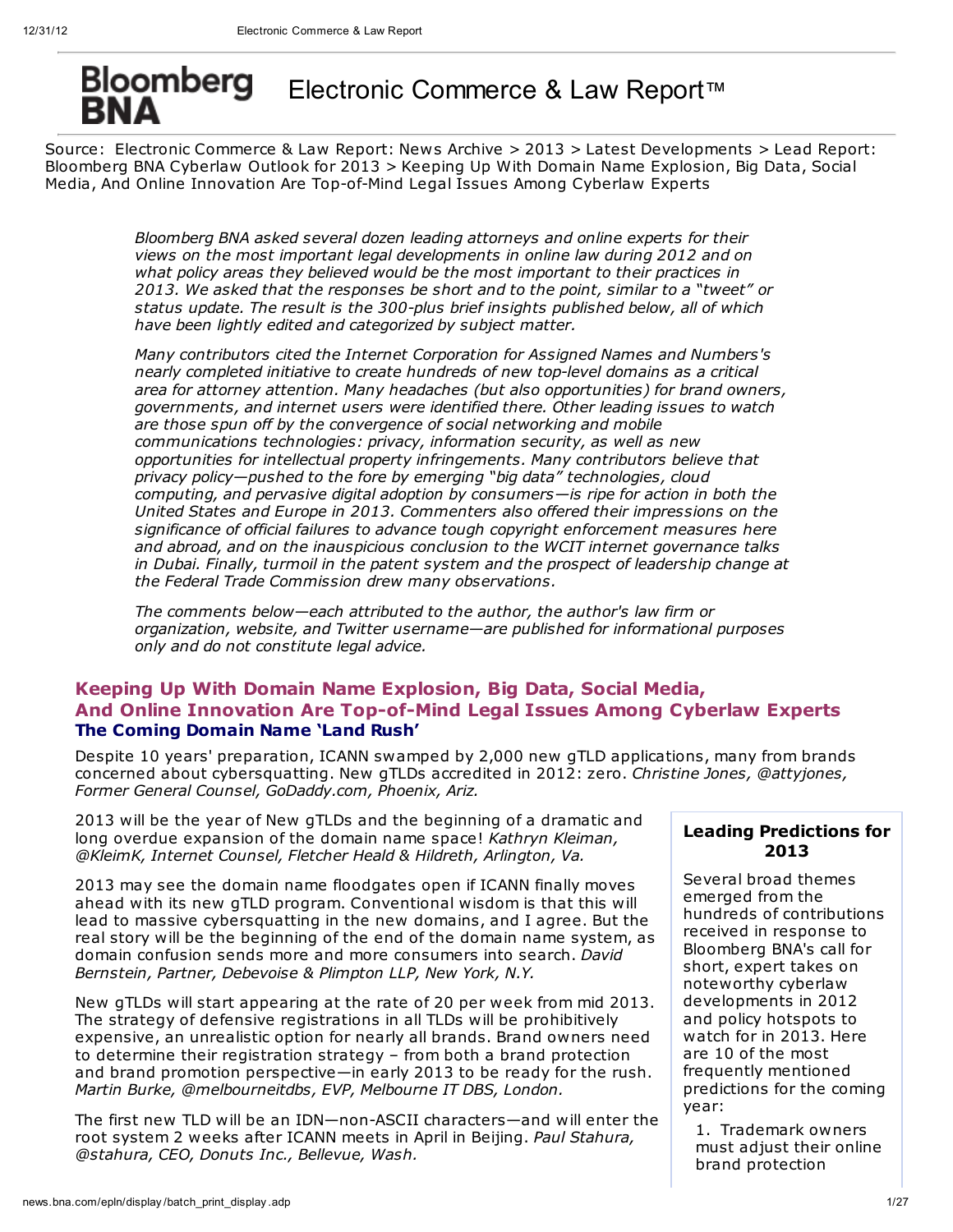The internet is about to get much larger—are you ready? In Spring 2013 a few hundred new domain registries (i.e., new .com's) will go live. The potential pitfalls and possibilities are tremendous. Brand owners are going to have to prioritize and develop new strategies to leverage and monitor new gTLDs in a rapidly expanding world. *David Mitnick, @domainskate, Founder and President, Domain Skate LLC, New York, N.Y.*

One of the greatest innovations that will impact the internet is the expansion to include internationalized domain names (IDNs)—the ability to utilize non-Latin characters. New TLDs in Chinese, Arabic, Cyrillic, etc. will have enormous consequences and dramatically transform the internet. *Ellen Shankman, Principal, Advocate, Notary, Ellen B. Shankman & Associates, Rehovot, Israel.*

With the litany of generic top-level domain (gTLD) applications filed this year and the impending roll out, lawyers/clients will want to follow this electronic land rush and the related disputes that develop. *Joseph Geisman, @JoeGeisman, Vice President, Business and Legal Affairs, Maize Marketing, Los Angeles.*

# **Trademarks on the New Internet**

The establishment of ICANN's Trademark Clearinghouse in 2012 will have profound ramifications for 2013 and beyond. It is anticipated that the Clearinghouse will connect not only for pre-registration claims and prelaunch sunrise, but very likely also for URS complaints and perhaps even UDRP complaints. Planning an appropriate Clearinghouse strategy is job one for the trademark practioner. *Paul D. McGrady, Partner, Winston & Strawn LLP, Chicago.*

The Trademark Clearinghouse, as incorporated into the ICANN Top-Level Domain program, offers novel, groundbreaking, global protection for rights holders. *Adrian Kinderis, @AdrianKinderis, Chief Executive Officer, ARI Registry Services, Melbourne & Los Angeles.*

ICANN Toronto was the calm before the new gTLD storm. By April in Beijing the program will be steeped in new legal and policy controversies. *Philip Corwin, @vlawdc, Founding Principal, Virtualaw LLC, Washington, D.C.*

Bar none, the most important trademark-related issue of 2013 will be ICANN's expansion of top-level domain names, going from .com and a couple dozen others to over 1,000. If trademark owners are not prepared, it will crush them like an avalanche. *Brad R. Newberg, Partner, Reed Smith, Falls Church, Va.*

Eye-popping sums will ultimately be paid for the hottest new gTLDs, but many of the new applications will get bogged down in process and litigation and fail to ever take off. *Mark Owen, Partner, Harbottle & Lewis, London.*

Watch out for the launch of new gTLDs and have your proactive or defensive strategy in place. New rights protection mechanisms facilitate digital brand management. Are you ready for the challenge? *Thomas Rickert, @thomasrickert, Managing Partner, Schollmeyer & Rickert Law Firm, Bonn & Frankfurt, Germany.*

1930 new gTLD applications? Over 1/3 .brands? Even gTLD doubters must admit that a new internet is around the corner. And a new ICANN, too, once the .brands sign contracts. *Kristina Rosette, @kristinarosette, Of Counsel, Covington & Burling LLP, Washington, D.C.*

Trademark clearinghouse, sunrise, trademark claims, URS. Finding the balance between trademark enforcement budget busters and valuable new gTLD rights protection mechanisms will be a critical challenge for brand owners in 2013. *Kristina Rosette, @kristinarosette, Of Counsel, Covington & Burling LLP, Washington, D.C.*

2013—the year the internet changed, new gTLDs into the root. Time to see whether all the efforts to have clean space will work or not. *David*

strategies as ICANN's new top-level domains program goes live.

2. Many governments will attempt to exert greater control over the internet despite setbacks suffered at the 2012 World Conference on International Telecommunications.

3. Innovators will continue to test the bounds of copyright law with new digital services that deliver creative content such as 2012's Aereo—resulting in more copyright litigation.

4. The new Congress will renew efforts to push copyright enforcement legislation, notwithstanding the last Congress's inability to advance the notorious SOPA and PIPA measures.

5. States will seek to regulate online and mobile privacy, filling in the policy vacuum created by federal legislators' lack of agreement on the need for, or contours of, a baseline federal privacy regime.

6. For much the same reason, the FTC—likely under new leadership and with several new key officials—will step up privacy enforcement activities.

7. Class actions involving data privacy, targeted advertising, and data breaches will grow.

8. Businesses will face uncertain, and potentially enhanced, compliance burdens under the new data protection legislation in the European Union.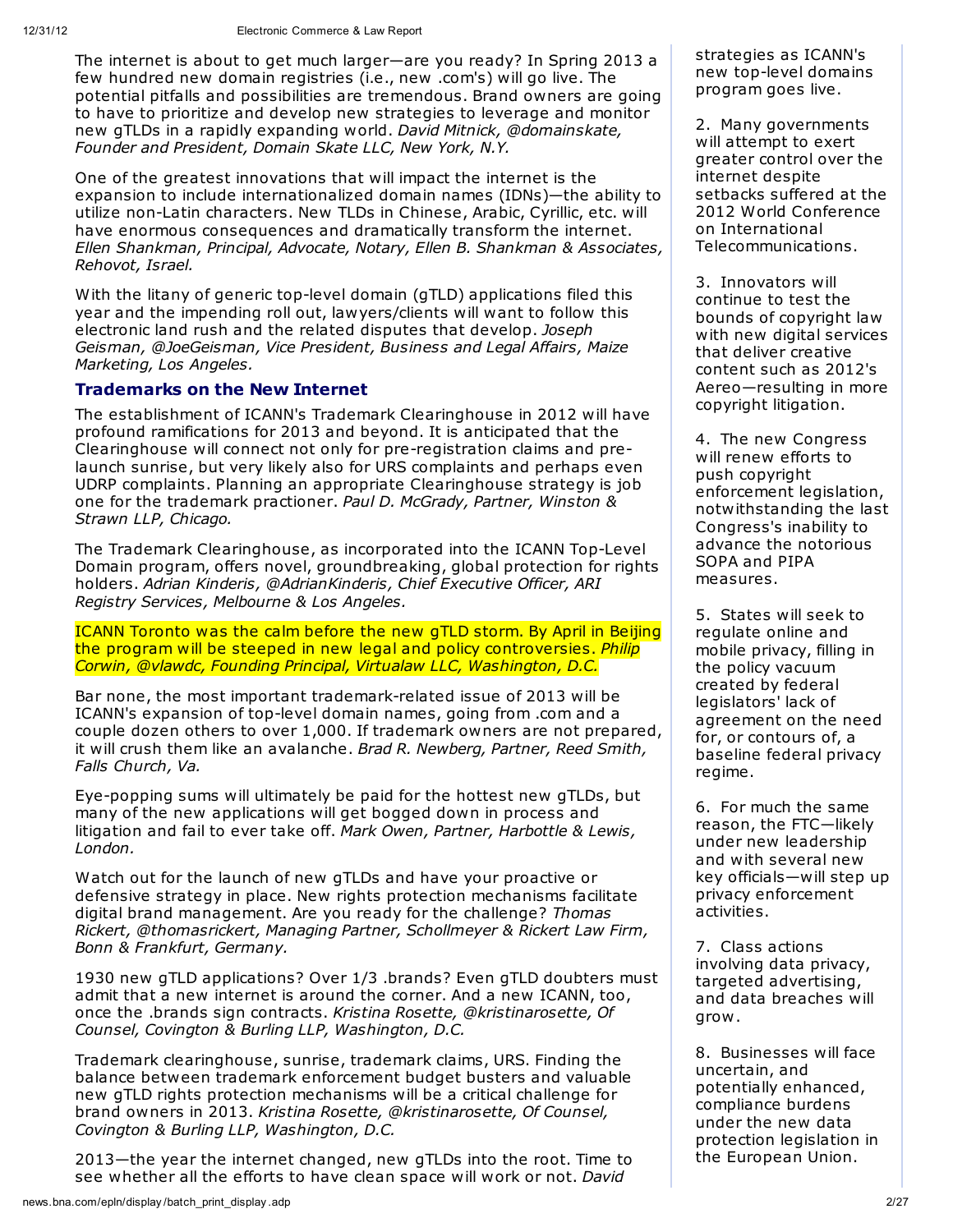*Taylor, Partner, Hogan Lovells, Paris.*

Next year or two will see the launch of 1000 new domain endings, gTLDs. There are strengthened brand protection mechanisms, but they are untried, and unproven. Review your online protection strategies now. *Emily Taylor, @etaylaw, Consultant, Emily Taylor Consultancy Limited, Oxford, United Kingdom.*

New gTLDs will either change the nature of the internet or will go the way of all other gTLDs introduced after .com (when was the last time you bought or went to a .biz domain name?). Or maybe a little of both depending on the gTLD. Either way, they are going to exponentially increase the cost of monitoring and enforcement for IP owners. *Marc H. Trachtenberg, @winstonadvlaw, Partner, Winston & Strawn LLP, Chicago.*

Expect around 1,200 new gTLDs to be approved for the internet in the next couple of years. Some could even launch in 2013! Let's hope this bold expansion of the internet doesn't take trademark holders back to the dark old days of the Wild Wild Web. But look on the bright side. New IP protection mechanisms developed for new gTLDs may end up improving

9. Blurred lines between employees' use of social media, home and office computers, and mobile devices will result in more regulatory activity and litigation.

10. The definition of "celebrity" grows increasingly unclear as technology and usergenerated content advances, creating uncertainty under state right-of-publicity laws.

trust and safety for TM holders on the Web. *Stephane Van Gelder, @stephvg, Chairman and Managing Director, Stephane Van Gelder Consulting Ltd., United Kingdom/France.*

Defensive registrations in the second level will be "all the rage" in late 2013 and 2014 as new gTLD registries go online. Savvy brand owners will resist the urge to stock up on second level domain names that they don't need and that fail to drive meaningful customer traffic. *Paul D. McGrady, Partner, Winston & Strawn LLP, Chicago.*

New gTLDs will force TM owners to adapt strategies for online TM protection. Volumes of C&D's and defensive reg's is not a viable strategy. *David E. Weslow, @davidweslow, Partner, Wiley Rein LLP, Washington, D.C.*

Claims by TM owners against domain registry operators are likely to increase due to registry business models and ancillary service offerings. *David E. Weslow, @davidweslow, Partner, Wiley Rein LLP, Washington, D.C.*

The outcome of the debate around second level protections for trademark owners in new gTLDs will be a key development in 2013. While the IPC-BC proposal is unlikely to gain broad support, already there are signs in the ICANN "strawman" proposal that a stronger result for trademark owners is in the offing. *Martin Burke, @melbourneitdbs, EVP, Melbourne IT DBS, London.*

gTLDs will be a catalyst for disruptive innovation, requiring more critical analysis by IP departments in protecting digital assets via design patents and copyright. *Jen Wolfe, @JenWolfe, President, Wolfe Domain, Cincinnati.*

Trademark lawyers must integrate with marketing to combine offensive and defensive strategy in brand protection in an expanding internet environment. *Jen Wolfe, @JenWolfe, President, Wolfe Domain, Cincinnati.*

Trademark lawyers have opportunity to create economies of scale by thinking innovatively about brand protection in an expanding internet environment. *Jen Wolfe, @JenWolfe, President, Wolfe Domain, Cincinnati.*

Trademark interests will not be satisfied by the ultimate resolution of the "Strawman" debate and will pivot in the first quarter of 2013 to demands related to ICANN's enforcement of Applicant Guidebook qualifications and new gTLD registry agreement requirements. *Philip Corwin, @vlawdc, Founding Principal, Virtualaw LLC, Washington, D.C.*

Regardless of what happens with the expansion of top-level domains in 2013, all trademark owners should be prepared to take additional steps to protect their brands online from cybersquatters and other bad actors. *Doug Isenberg, @dougisenberg, Founder, The GigaLaw Firm, Atlanta.*

The first new generic top level domains will begin to rollout in 2013. Brand owners should expect a substantial increase in cybersquatting despite the rights protection mechanisms that have been adopted by ICANN. *James L. Bikoff, Partner, Silverberg, Goldman & Bikoff, LLP, Washington, D.C.*

Despite the introduction of ICANN's Uniform Rapid Suspension System (URS), the Uniform Domain Name Dispute Policy (UDRP) will remain one of the most important and successful legal tools for trademark owners online. *Doug Isenberg, @dougisenberg, Founder, The GigaLaw Firm, Atlanta.*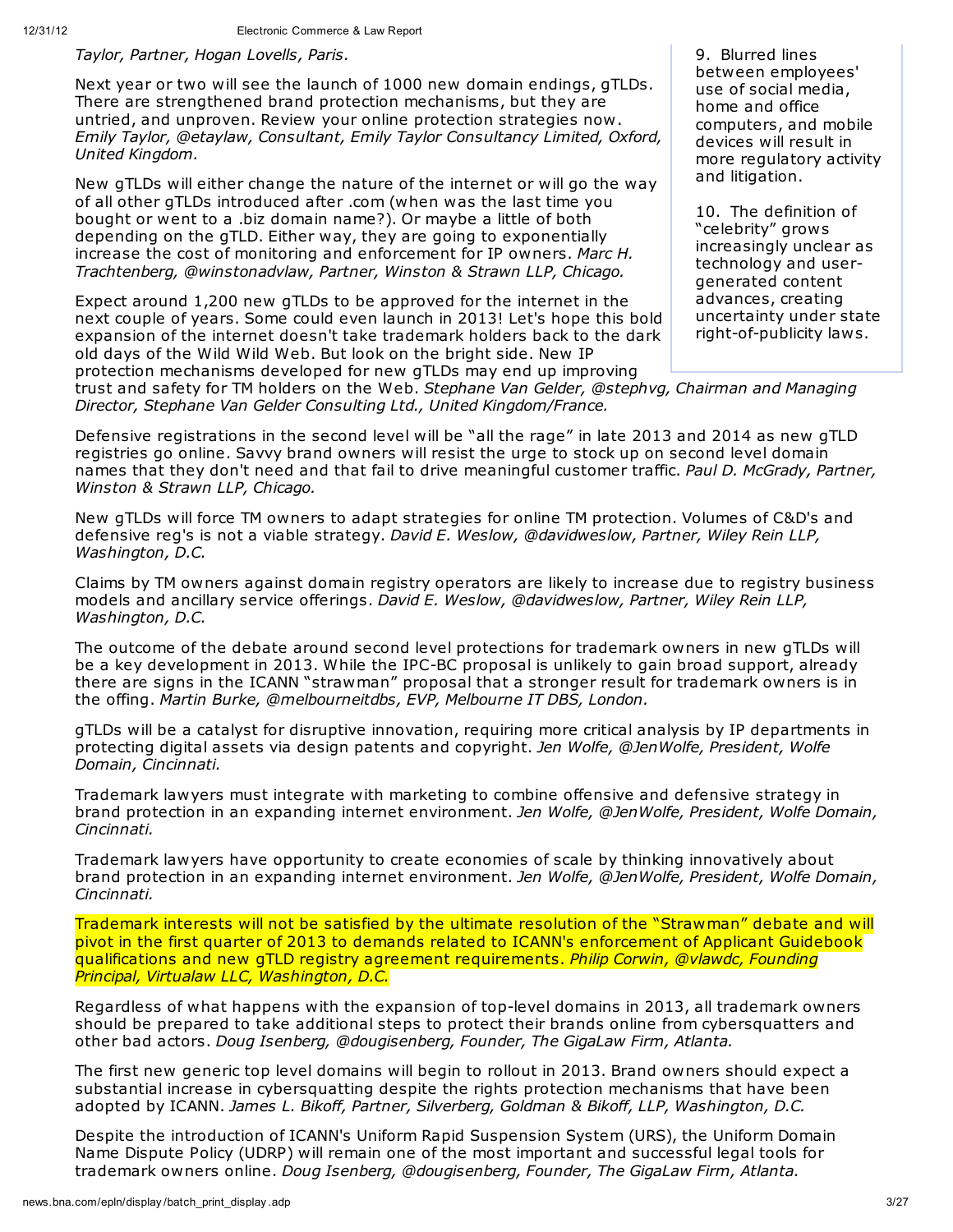For ICANN's new gTLDs, 2012 took us through a dramatic serious of events: 1,900+ applications and an Intellectual Property community nervous about the Trademark Clearinghouse, URS, sunrise and what post-delegation will look like. In 2013, it will not only be about establishing strategies to manage and mitigate potential abuses, but also educating the general public because in a survey of 2,000 Internet users only about 25 percent know the new gTLDs even exist. *Jamila Hunte, @jamilaenta, Account Manager, BrandProtect, Ontario, Canada.*

## **Globalization, Innovation, Commercialization**

How much the new TLDs will spawn real innovation, rather than merely virtual real estate monetization game-changers, remains an interesting open question. *Ellen Shankman, Principal, Advocate, Notary, Ellen B. Shankman & Associates, Rehovot, Israel.*

If the arrival of hundreds of new gTLDs in 2013 wasn't enough, the growing trend among ccTLD operators to shift from a third level (example.co.uk) to second level (example.uk) registration model adds more complexity for brand owners. Japan and China have already made the shift, while the UK and New Zealand are mulling it over—with others sure to follow. *Martin Burke, @melbourneitdbs, EVP, Melbourne IT DBS, London.*

Ultimately it's all about "trust." Whether users will gravitate to new domain names, social media platforms or rely on search engines, the most important factor is one of "trust." *Ellen Shankman, Principal, Advocate, Notary, Ellen B. Shankman & Associates, Rehovot, Israel.*

Everyone I know said that opening up the internet so anyone can own a ".com" or ".whatever" was a terrible idea. But what is the alternative? If ICANN simply keeps the internet root zone "as is" does that keep would-be participants out? A multistakeholder internet is critical to global progress and giving everyone the opportunity to have an actual "stake" is definitely one way to foster this goal. *David Mitnick, @domainskate, Founder and President, Domain Skate LLC, New York, N.Y.*

Consumer benefits of new gTLDs? Wait until you see. They will far exceed the costs, including the costs of getting to this point. *Paul Stahura, @stahura, CEO, Donuts Inc., Bellevue, Wash.*

The new Top-Level Domain program, and the myriad of new laws that underpin it, including IP, trademark and privacy legislation, will see a paradigm shift in how the internet is consumed across the globe. *Adrian Kinderis, @AdrianKinderis, Chief Executive Officer, ARI Registry Services, Melbourne & Los Angeles.*

## **'Internet Governance'**

The Internet is what it is because most governments haven't meddled with it. We need to keep it that way. *Paul Stahura, @stahura, CEO, Donuts Inc., Bellevue, Wash.*

It is ultimately the users that define what the internet is and what it will become. *Lynn St. Amour, @LynnStAmour, President/CEO, Internet Society, Geneva, Switzerland/Reston, Va.*

WCIT shows that U.S. and EU can no longer set global Internet policy by fiat. That's bad news for those that like online privacy and freedom of expression. *Harold Feld, @haroldfeld, Senior Vice President, Public Knowledge, Washington, D.C.*

The unprecedented implosion of the ITU's treaty process in Dubai will be seen by historians as the first and most dramatic step toward the inevitable dismantling of the state-centric, governmentcontrolled, monopoly-bolstering, repression-friendly, pre-Internet regulatory regime for global communications networks. *Andrew McLaughlin, @McAndrew, Entrepreneur-in-Residence, betaworks, New York, N.Y.*

Considering the anti-SOPA/PIPA movement, the defeat of ACTA, and the mobilization against the ITU's World Conference on International Telecommunications, 2012 can be seen as the year the internet created its own global polity. *Milton Mueller, @miltonmueller, Professor, Syracuse University School of Information Studies, Syracuse, N.Y.*

The internet belongs to everyone—but as more people rely on it as part of their daily lives who is in charge of regulating it? In what situations? How can companies and individuals in different countries protect themselves in a global marketplace that is still subject to national laws? *David Mitnick, @domainskate, Founder and President, Domain Skate LLC, New York, N.Y.*

National governments claim that they are going to bring "order" to the global internet, but a world consisting of 192 sovereign, competing authorities is the very definition of anarchy. *Milton Mueller, @miltonmueller, Professor, Syracuse University School of Information Studies, Syracuse, N.Y.*

You may not like ICANN. But WCIT showed us that ICANN's multistakeholder model of internet governance—warts and all—is still far better than the alternative. *Kristina Rosette, @kristinarosette, Of*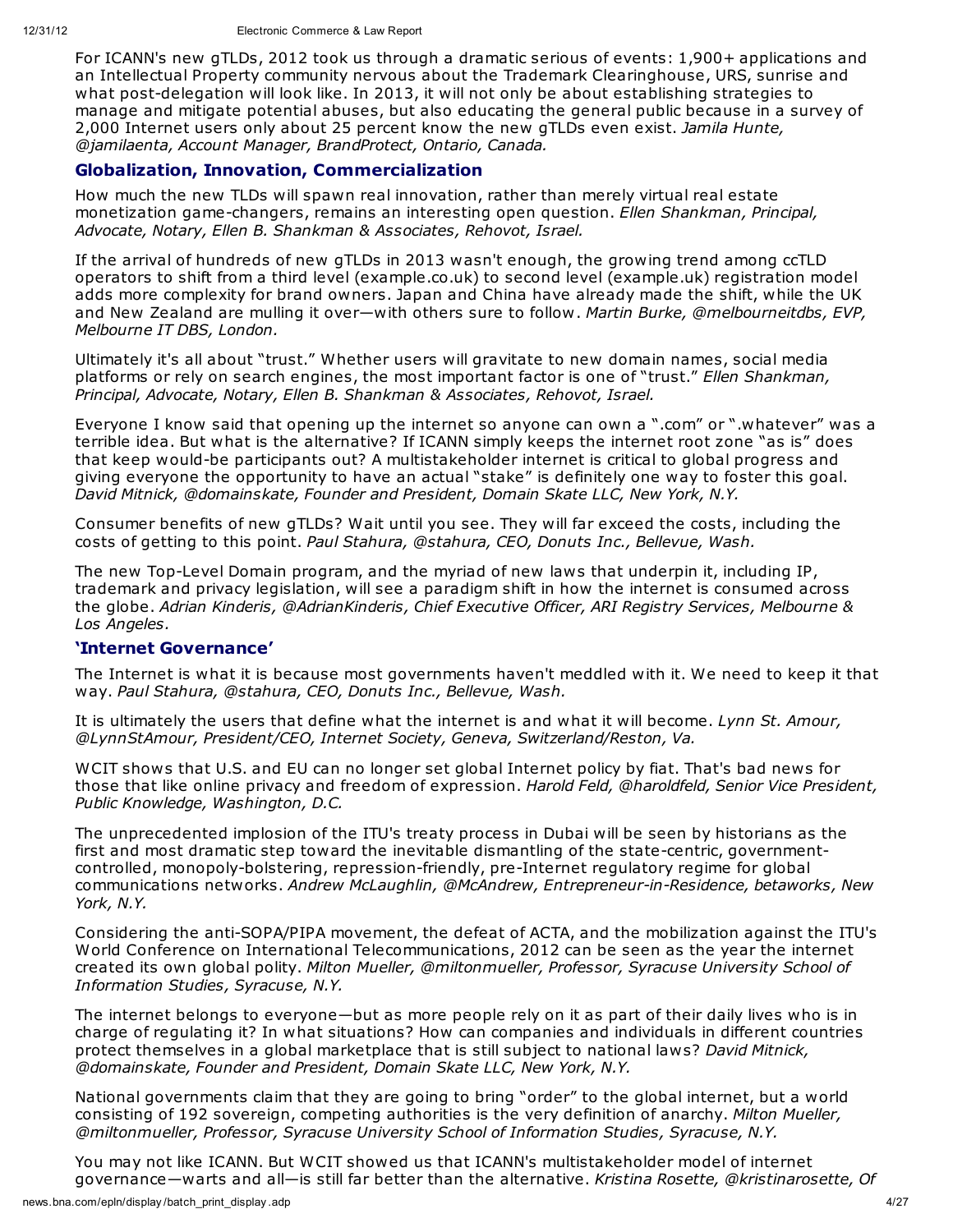#### *Counsel, Covington & Burling LLP, Washington, D.C.*

A move to have governments regulate the internet through the International Telecoms Union has failed, but the pressure won't go away. We will continue to see sustained pressure to change the way the internet is governed. *Emily Taylor, @etaylaw, Consultant, Emily Taylor Consultancy Limited, Oxford, United Kingdom.*

In 2013, look out for repercussions from the ITU's December 2012 World Conference on International Telecommunications. Bids by some U.N. member states to govern the cost of internet traffic and regulate the internet itself may pave the way for more attempts to curb the freedom of enterprise, choice and innovation that the internet has given us all. *Stephane Van Gelder, @stephvg, Chairman and Managing Director, Stephane Van Gelder Consulting Ltd., United Kingdom/France.*

The U.N. Human Rights Council resolution of 6/29/2012 will begin to take on real meaning. It states that "the same rights that people have offline must also be protected online," so those opposed to due process and freedom of expression online beware! *Kathryn Kleiman, @KleimK, Internet Counsel, Fletcher Heald & Hildreth, Arlington, Va.*

In 2012 Peru joined the countries that officially regulate basic principles for net neutrality. During 2013 complementary rules and regulations should be issued shaping the legal framework for telecommunications and internet regulation in the country. *Oscar Montezuma, @montezumaypanez, Partner, Montezuma & Panez Consultores Legales, Lima, Peru.*

2013 will see increasing sophistication and effectiveness by many governments—from China to India to Saudi Arabia to South Korea and beyond—in recasting their internet control agendas as efforts to combat fraud, hacking, pornography, child exploitation, copyright infringement, and terrorism. *Andrew McLaughlin, @McAndrew, Entrepreneur-in-Residence, betaworks, New York, N.Y.*

Internet governance is not a monolithic concept—it constantly evolves to embrace such issues as intellectual property. Multistakeholder processes and transparency, therefore, should also be reflected in all Internet-related intellectual property discussions. *Konstantinos Komaitis, @kkomaitis, Policy Advisor, The Internet Society, Geneva.*

Do we want an Internet defined by governments, or an Internet defined by our imagination? As we are preparing for the review of the 10th anniversary of the World Summit on the Information Society (WSIS), we will need to re-emphasize the importance of the open Internet model of standards and policy development processes in a multistakeholder framework. This is the key to the success of the Internet! *Markus Kummer, Vice President, Public Policy, Internet Society, Geneva.*

The International Telecommunication Union's agenda for increased internet regulation away from the successful multi stakeholder model, backed by a number of nation states, marks the single greatest threat to the stability, governance, and openness of the Internet. *Adrian Kinderis, @AdrianKinderis, Chief Executive Officer, ARI Registry Services, Melbourne & Los Angeles.*

## **ICANN: New Leadership, Old Problems**

2013 will be the first full year under new leadership for the body that oversees the management of domain names and IP addresses. New CEO Fadi Chehadé has a strong business bias. His challenge: Balancing a natural drive to get things down through top-down management decisions with ICANN's unique bottom-up, consensus-driven processes. *Stephane Van Gelder, @stephvg, Chairman and Managing Director, Stephane Van Gelder Consulting Ltd., United Kingdom/France.*

I knew ICANN was going to be different when the new President and CEO didn't take and tweet a panoramic photo during the ICANN Board-GAC meeting in Toronto. *Kristina Rosette, @kristinarosette, Of Counsel, Covington & Burling LLP, Washington, D.C.*

Year in, year out, the WHOIS debate rages on. The antiquated domain owner ID card system is decried by all. Some (law enforcement for example) get riled by WHOIS databases that have incomplete or false data. Others (businesses and individuals who own domains) worry about data privacy issues. All hate it that there's no unique WHOIS, with each TLD having its own specific format. The good news? ICANN really wants to fix WHOIS in 2013. *Stephane Van Gelder, @stephvg, Chairman and Managing Director, Stephane Van Gelder Consulting Ltd., United Kingdom/France.*

No birthday party when Affirmation of Commitments (USG-ICANN) turned 3. Before it turns 4, should Congress ask whether ICANN's living up to it? *Steve Metalitz, @mskllp, Partner, Mitchell Silberberg & Knupp LLP, Washington, D.C.*

Whois policy: hardy perennial in ICANN garden. Now ICANN Board wants to tear up, start over with "expert" gardeners. Will this produce more fruit and fewer weeds? *Steve Metalitz, @mskllp, Partner, Mitchell Silberberg & Knupp LLP, Washington, D.C.*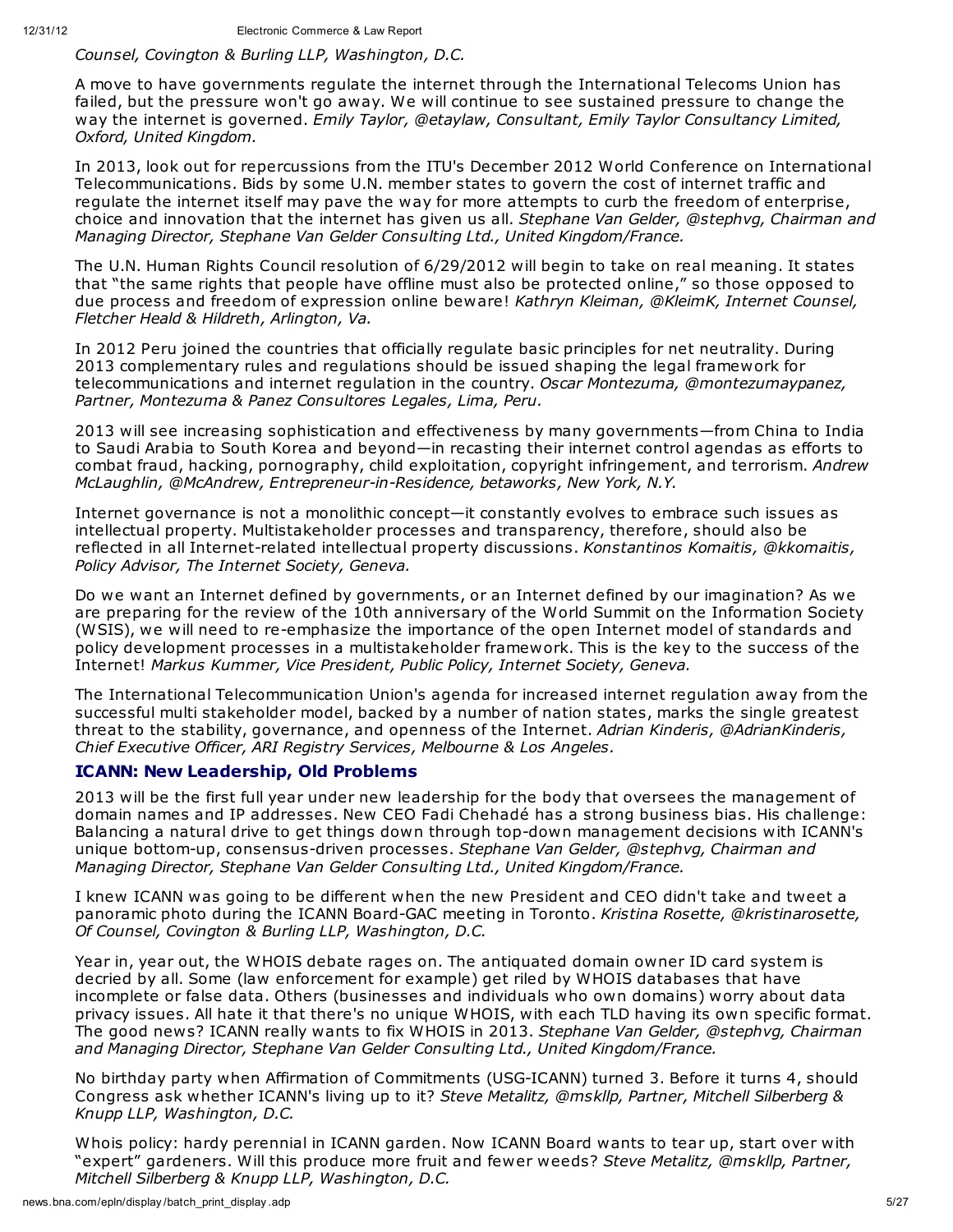Déjà vu—WHOIS, privacy and rights protection mechanisms—has there been progress since 1996? Sometimes, it doesn't seem that way. *David Maher, Senior Vice President — Law & Policy, Public Interest Registry, Reston, Va.*

The "hands on" management style of ICANN's new CEO will hasten a full-scale debate on whether ICANN's multi-stakeholder policy process should be clarified and preserved, or substantially reformed. *Philip Corwin, @vlawdc, Founding Principal, Virtualaw LLC, Washington, D.C.*

The Department of Commerce's decision to freeze .com wholesale pricing was a long-overdue correction of a six-year old mistake. Now VeriSign has a vested yet somewhat conflicted interest in hoping that new gTLDs provide enough of a marketplace challenge to .com to justify a request to ease pricing restrictions by the time the current registry contract expires in 2018. *Philip Corwin, @vlawdc, Founding Principal, Virtualaw LLC, Washington, D.C.*

#### **Social Media Explosion**

When Instagram changed its terms of use in December, it inadvertently reinforced two important lessons: (1) people do read website terms of use and privacy policies (especially journalists who cover media and technology) and (2) web communities can police themselves pretty effectively. No lawyers or regulators had to step in; the community took care of itself. *Jonathan D. Hart, Partner, Dow Lohnes PLLC, Washington, D.C.*

Some state bars will continue their ham-fisted attempts to regulate attorney marketing via social media—even as the courts keep carving back speech regulation on First Amendment grounds. *Josh King, @joshuamking, General Counsel, Avvo, Seattle.*

In politics, robocalls, direct mail, and negative ads failed to move the needle, but social media and authentic interaction by candidates was compelling to voters. *Christine Jones, @attyjones, Former General Counsel, GoDaddy.com, Phoenix, Ariz.*

This year the UK struggled with the criminal consequences of twitter as convictions for tweeting grew *Jonathan Armstrong, Partner, Duane Morris LLP, London.*

Ownership of social media accounts between employers and employees remains a very hot topic as shown by *Eagle v. Morgan* and *PhoneDog v. Kravitz* cases as well as new social media legislation passed in Illinois, California, and Maryland. *Robert B. Milligan, @tradesecretslaw, Partner, Seyfarth Shaw LLP, Los Angeles.*

Federation of State Medical Boards adopts model policy guidelines—practitioners and app developers need to understand. *James Gatto, @Get\_SET\_Law, Partner, Pillsbury Winthrop Shaw Pittman LLP, McLean, Va.*

Recent proposed changes to Facebook's terms of services and the resultant copyright notice hoax reveal an ongoing angst over user privacy, an issue that should be watched by anyone doing business online. *Joseph Geisman, @JoeGeisman, Vice President, Business and Legal Affairs, Maize Marketing, Los Angeles.*

Expect more variances (and questions) concerning the level of control that social media platforms exercise over communications and content on their networks. *Joseph Geisman @JoeGeisman, Vice President, Business and Legal Affairs, Maize Marketing, Los Angeles.*

Pinterest and Instagram are sites to watch in 2013. Brands will gravitate to these sites to help drive traffic to their Websites. *Kenneth Suzan, @ksuzan, Of Counsel, Barnes & Thornburg LLP, Minneapolis.*

Twitter® may be a favorite forum for online gabbing, but it sometimes stifles intellectual property rights. True, the Twitter Rules prohibit the misleading use of trademarks, copyright violations and false impersonations. Despite these Rules and online reporting forms, however, the process for removing infringements is slow and painful — especially when it comes to impersonation. Be prepared to submit your driver's license, a brief showing why the impersonation is illegal, and an affidavit to prove that you did not authorize the unlawful Twitter handle. *Roberta Horton, Partner, Arnold & Porter LLP, Washington, D.C.*

Pinterest reminded us that a picture is worth a thousand words—and possibly much more if it's "pinned" without a user's permission. *Glen Gilmore, @glengilmore, Attorney and Digital Marketing Strategist, Gilmore Business Network, Greater New York, N.Y.*

An emerging area of social media and employment law for 2012 involves the legality (or illegality) of an employer's "over the shoulder" examination of its employees' social media posts and blog site posts to support adverse action against employees for misconduct, including posts on social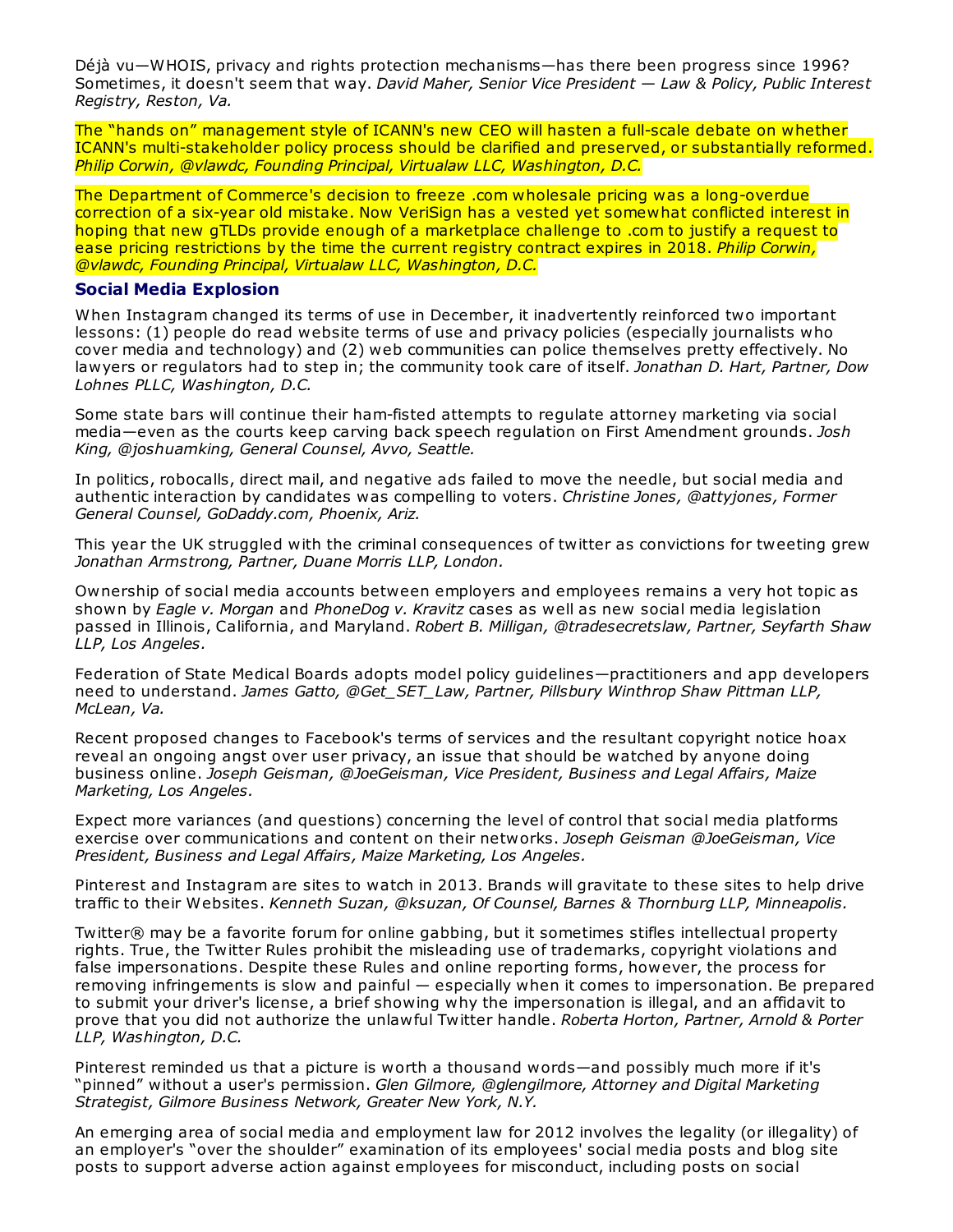networking sites such as Facebook, Twitter, and LinkedIn. An employer's examination of an employee's social network posts, through another employee or other "friend," "follower" or "connection," may reveal conduct that violates the employer's policies governing confidentiality, ethics, non-competition, and leave-of-absence, to name a few. 2013 is a year in which the courts will see an increasing number of claims for alleged invasion of privacy and violation of the federal Stored Communications Act, forcing the courts to break new ground in the areas of social media and employment law. *Gary E. Perlmuter, Partner, Asker Perlmuter PLC, Farmington Hills, Mich.*

Regulated industries such as health care and pharmaceutical must ensure that their social media activities are compliant with all laws. Regulators are monitoring. *Kenneth Suzan, @ksuzan, Of Counsel, Barnes & Thornburg LLP, Minneapolis, Minn.*

The popularity of social media will be fueled by the increased growth and expansion of mobile devices such as smartphones and tablets. All eyes will be on mobile. *Kenneth Suzan, @ksuzan, Of Counsel, Barnes & Thornburg LLP, Minneapolis, Minn.*

In the age of viral videos and social media, anyone can become an overnight "celebrity." Accordingly, fame-seekers should consider that choosing the location of their domicile is not only relevant, but vital, in terms of their right of publicity, enforcement of same, and their ability to pass such rights on to their heirs. *Lynne Boisineau, Partner, McDermott Will & Emery, Irvine, Calif.*

Social gaming thriving. Online gambling slowed by legislative process. Social gaming provides profitable online gaming alternative. *Bradford Blaise, @Get\_SET\_Law, Associate, Pillsbury Winthrop Shaw Pittman LLP, McLean, Va.*

The ever increasing motion practice on e-discovery issues will hopefully provide greater clarification on what types of traditionally private media (e.g., smartphones, social media accounts, personal emails) lie beyond the scope of what is discoverable in unrelated litigation. *Tim Bukher, @tbukher, Partner, http://www.handalglobal.com, Handal & Morofsky LLC, New York, and editor of the Law Techie blog.*

## **Social Media in the Workplace**

If the company social media policy is more than two years old, it is time for a refresh, thanks to state legislatures and the NLRB, among other developments. And don't overlook the importance of training that is relevant and customized to subsets of workers and your actual industry and corporate culture. *Jennifer C. Archie, Partner, Latham & Watkins LLP, Washington, D.C.*

Expect to see more litigation arising from the blurring lines between personal social media usage and work-related social media usage. *John F. Delaney, @MoFoSocMedia, Partner, and editor of SociallyAwareBlog, Morrison & Foerster LLP, New York, N.Y.*

What tech law developments to look for in 2013? Mobile, mobile, mobile! From rules surrounding mobile payments, to BYOD to work issues, mobile rules 2013. *Mandy Woodland, Associate, @mandywoodlandCox and Palmer, St. Johns, Newfoundland, Canada.*

Unexpected adverse impacts on employers and employees created by BYOD (Bring Your Own Device) programs. *Holly K. Towle, Partner, K&L Gates LLP, Seattle.*

Mobile devices (e.g., cell phones, tablets, etc.) will in 2013 continue to present new legal challenges for vendors, consumers, and regulators. These challenges will include a myriad of legal issues such as copyright, patent, trade secret, licensing, and privacy issues. *Alan S. Wernick, Founder & Director, ITIP Institute, Chicago.*

With the explosive growth of enterprise social networks such as Jive, Yammer and NewsGator, we're anticipating a wave of employment disputes arising from intra-company usage of such networks. *John F. Delaney, @MoFoSocMedia, Partner, and editor of SociallyAwareBlog, Morrison & Foerster LLP, New York, N.Y.*

In 2013 we will likely see more disputes between employers and employees over the ownership of social media accounts, contacts and other online assets. *Joseph Geisman @JoeGeisman, Vice President, Business and Legal Affairs, Maize Marketing, Los Angeles.*

The lesson from the lawsuit over who owns a Twitter account is that where something has a business value, a written agreement should exist. *Glen Gilmore, @glengilmore, Attorney and Digital Marketing Strategist, Gilmore Business Network, Greater New York.*

NLRB guidance on social media policies has put an end to "warm and fuzzy": drafting a compliant policy has become a lot more complicated. *Glen Gilmore, @glengilmore, Attorney and Digital Marketing Strategist, Gilmore Business Network, Greater New York.*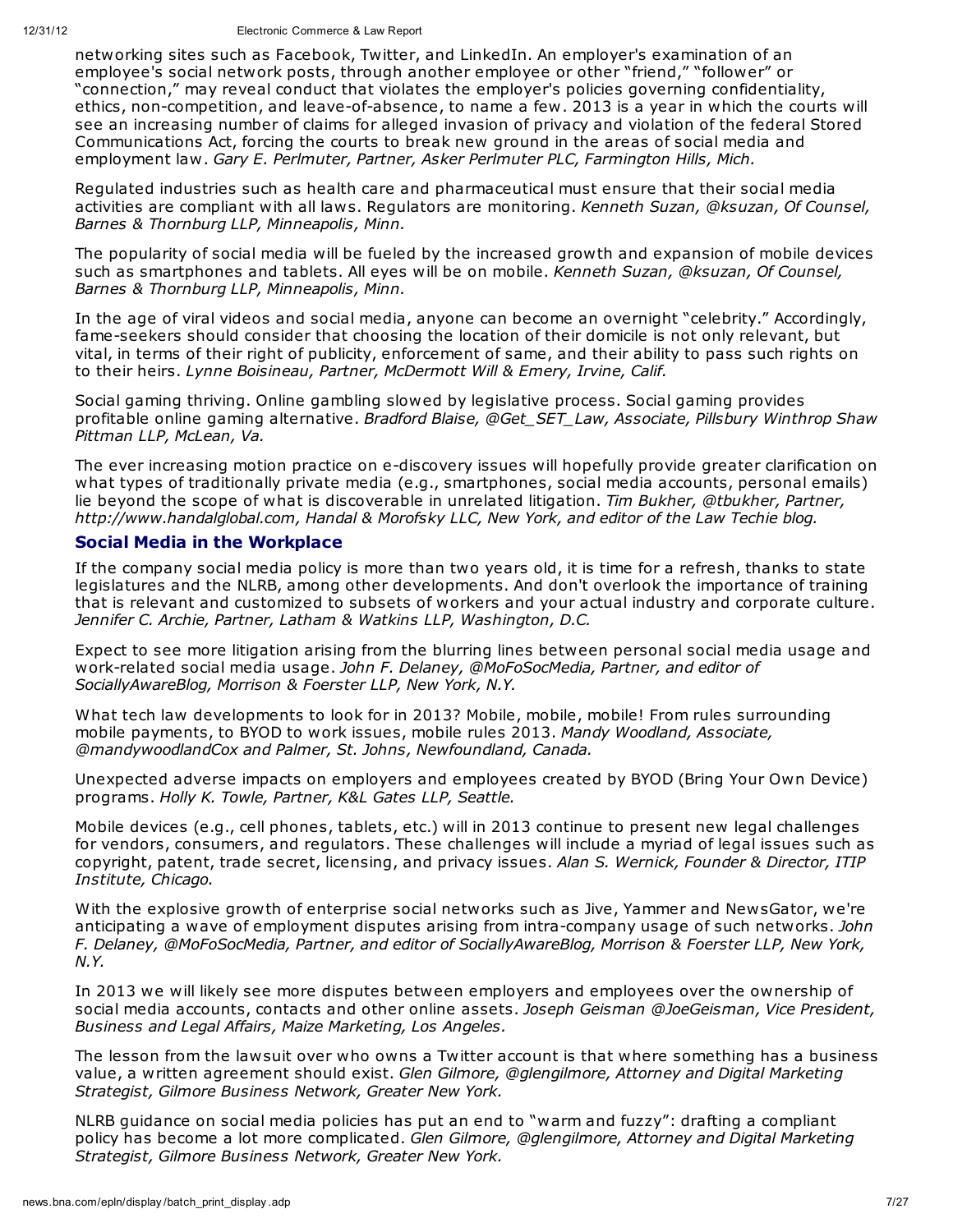Social media is steadily evolving with Facebook, LinkedIn, and Twitter continuing to be key players in 2012, but Pinterest has been steadily gaining steam. Employer social media policies were a hot news topic in 2012 with a considerable amount of coverage on employee privacy rights. Vigilance is the key for legal teams in 2013 as they need to keep on top of the ever changing social media and legal landscape to maintain policies that are both lawful and enforceable. *Jamila Hunte, @bdbrandprotect, Account Manager, BrandProtect, Ontario, Canada.*

BYOD challenges security of IT systems and traditional concepts of responsibility within companies. Bring in 2013 with a fresh approach to employment contracts & policies. *Bradley L. Joslove, Partner, Franklin Societe D' Avocats, Paris.*

## **Computer Fraud Among Employees**

A pending cert petition in *WEC Carolina Energy Solutions LLC v. Miller* gives the U.S. Supreme Court a chance to weigh in on whether the CFAA applies to workers who use office computers outside the scope of their employers' computer use policy, a question affecting anyone who uses a computer at work. *Neel Chatterjee, Partner, Orrick Herrington & Sutcliffe LLP, Silicon Valley.*

The Ninth Circuit's decision in *U.S. v. Nosal* was a game changer for employers attempting to protect against data theft by insiders under the Computer Fraud and Abuse Act. *Robert B. Milligan, @tradesecretslaw, Partner, Seyfarth Shaw LLP, Los Angeles.*

The 1986 Computer Fraud and Abuse Act is painfully outdated and is constantly being reinterpreted by several circuit courts of appeal. It could be argued that based on broad interpretation of the act employees use of a workplace computer to access Social Media sites could potentially be criminalized. 2013 may be the year this almost three decade old act could be (or should be) revised to reflect the current digital landscape more realistically. *Darren Enta, BrandProtect, Ontario, Canada.*

Recent *Zynga v. Patmore* case highlights that employers must be vigilant in ensuring that former employees don't take company data and store it in personal online data repositories like Dropbox. *Robert B. Milligan, @tradesecretslaw, Partner, Seyfarth Shaw LLP, Los Angeles.*

Will they or won't they? Will the U.S. Supreme Court grant the petition for review in *WEC Carolina v. Miller* and resolve the circuit split over the application of the Computer Fraud and Abuse Act regarding employee data theft? *Robert B. Milligan, @tradesecretslaw, Partner, Seyfarth Shaw LLP, Los Angeles.*

## **Privacy in the United States**

#### **Federal Trade Commission**

The "changing of the guard" at the FTC, with at least one new commissioner and a likely new chair, as well as a new director of consumer protection, necessarily will mean a different approach to enforcement of Section 5 in the area of privacy and data security. Given the slow pace of the multistakeholder process and that broad privacy legislation is unlikely, the FTC's enforcement agenda will remain an important component of the country's privacy framework. *Christopher Wolf, Partner, Hogan Lovells, Washington, D.C.*

New FTC leadership will take over in 2013 (Chairman and Director of Bureau of Consumer Protection). The trend will likely be to even greater enforcement in the privacy and data security areas and more policy papers issued by the Commission establishing "best practices" for companies, including big data, comprehensive data collection, and disclosures on mobile devices. *D. Reed Freeman Jr., Partner, Morrison & Foerster LLP, Washington, D.C.*

FTC's recent actions against window marketers for making "up to" savings claims not supported by savings experienced by a majority of users portends a dramatic change in making such claims. The actions have the potential of eliminating the well-established standard that a marketer should substantiate a savings claim by having at 10% of the consuming population experience the "up to" result. Will the decisions be limited to big ticket items or do they signal future restrictions on "up to" claims? *Andrew Lustigman, @advlaw, Partner, Olshan Frome Wolosky LLP, New York, N.Y.*

New FTC COPPA Rule will almost certainly expand the Rule's coverage. Watch for vigorous FTC enforcement and potential challenges if the Rule exceeds the statute's grant of authority to the FTC. *D. Reed Freeman Jr., Partner, Morrison & Foerster LLP, Washington, D.C.*

With the FTC in transition and a gridlocked Congress, look for California to re-emerge as the principal driver of privacy and data security regulation in the United States. *Stephen P. Satterfield, Associate, Covington & Burling LLP, Washington, D.C.*

A very notable development in 2012 was the increase in enforcement in consumer privacy and healthcare privacy, especially by the FTC and HHS. This will push privacy up the priority list at many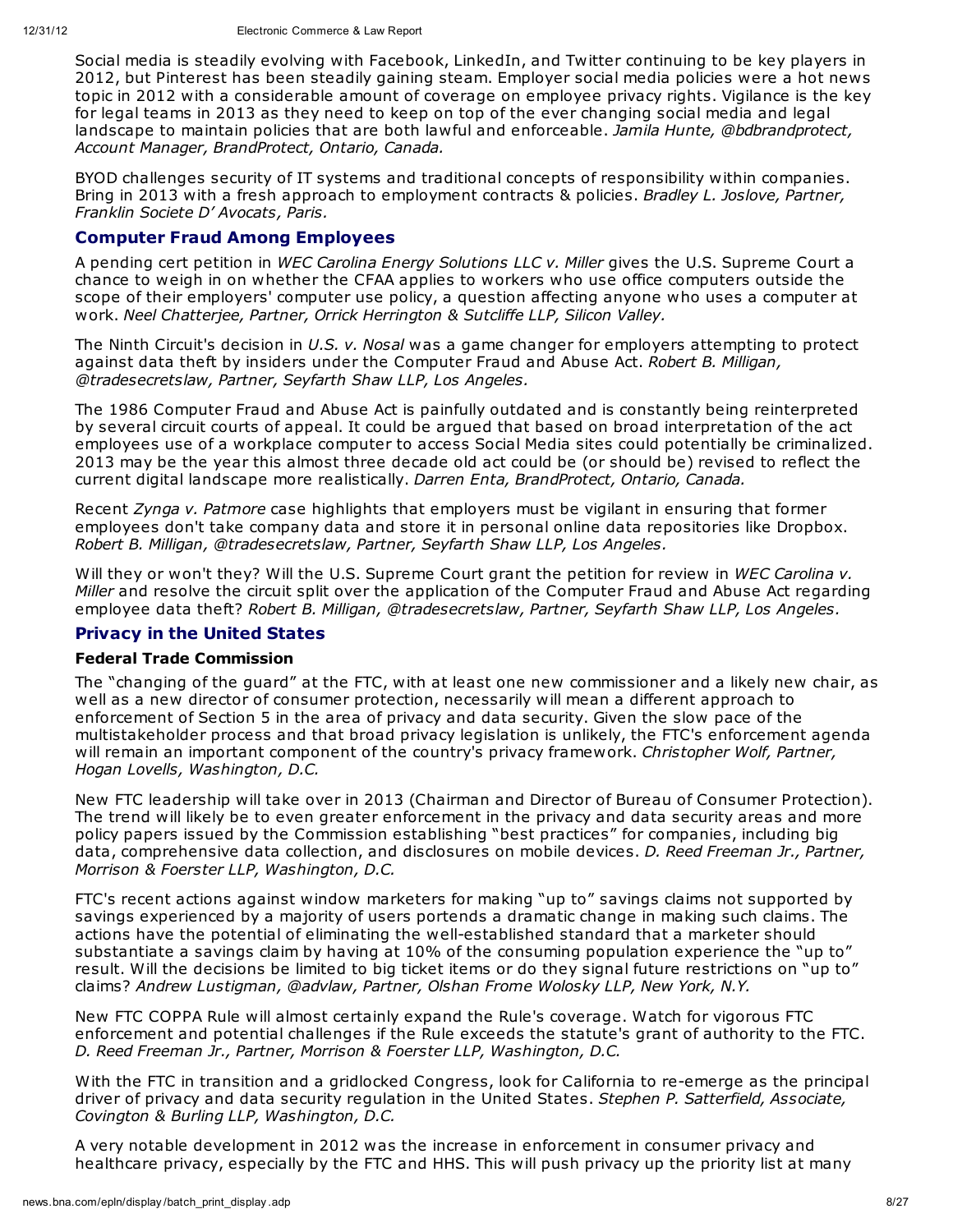organizations. *Daniel J. Solove, @DanielSolove, John Marshall Harlan Research Professor of Law, George Washington University Law School, Washington, D.C., and Founder, Teach Privacy consulting and training firm.*

The FTC's unfairness authority will face a crucial test in the FTC's data security case against Wyndham. Watch for any curtailment of authority, which the FTC will appeal, or the FTC's more aggressive use of unfairness if the court upholds the Commission's use of it in this case. *D. Reed Freeman Jr., Partner, Morrison & Foerster LLP, Washington, D.C.*

FTC antitrust activity on the high-tech front will continue to expand and start attracting a great deal more congressional scrutiny. *Adam Thierer, @adamthierer, Senior Research Fellow, Mercatus Center at George Mason University, Fairfax, Va.*

Increased challenges to authority and boundaries of FTC authority to create privacy regulatory regime under Section 5 of FTC Act. *Holly K. Towle, Partner, K&L Gates LLP, Seattle.*

Will Congress amend the Electronic Communications Privacy Act in 2013 to require a search warrant before government can get access to the content of any electronic communications? Momentum seems to be building, but law enforcement could still put the kibosh on it. *Michael Vatis, Partner, Steptoe & Johnson LLP, New York, N.Y.*

The 2008 "red flags rule," directed at identity theft prevention, was revised in November 2012. In February 2013, the FTC is scheduled to finally begin enforcing the rule, as revised. Businesses that take the red flags rule to heart, whether or not they're covered entities, may realize a decrease in liabilities for data breaches and identity theft (and find it far less expensive than responding to an FTC inquiry). *Alan S. Wernick, Founder & Director, ITIP Institute, Chicago.*

#### **State Forays Into Privacy**

California's attorney general seeks to regulate privacy on small screen mobile devices. *Ian Ballon, @ianballon, IP & Internet Litigation Shareholder, Greenberg Traurig LLP, Silicon Valley & Los Angeles.*

State regulators recently have made aggressive moves to regulate online and mobile privacy standards (e.g. California AG "enforcement" action against Delta for lack of mobile privacy policy), filling a void left by Congress which has yet to pass comprehensive data privacy legislation. Like earlier state efforts to prescribe standards for commercial email, this patchwork approach to regulation is unworkable and renews questions about states' ability to prescribe standards for the Internet and digital commerce. *Ashlie Beringer, Partner, Gibson, Dunn & Crutcher LLP, Palo Alto, Calif.*

State attorneys general are likely to play an increasingly important role in privacy enforcement. The California attorney general is leading the way on mobile apps, and the National Association of Attorneys General has made privacy a main focus for the organization. *Christopher Wolf, Partner, Hogan Lovells, Washington, D.C.*

More healthcare CEs and BAs will be sanctioned for HIPAA violations, by HHS as well as state AGs, in 2013 than in all previous years combined. *Rebecca Herold, @PrivacyProf, Chief Executive Officer, The Privacy Professor, Compliance Helper, and Norwich University, Des Moines, Iowa.*

#### **The Great Privacy Debate**

For 2013, online businesses should view the posted privacy policy as the starting point, not the ending point, for achieving notice and choice. *Jennifer C. Archie, Partner, Latham & Watkins LLP, Washington, D.C.*

Data privacy and security will continue to dominate the news in 2013—look for the Boy Scouts to issue merit badges for Scouts who master "Privacy Compliance" as well as First Aid. *Joseph V. DeMarco, @devoredemarco, Partner, DeVore & DeMarco LLP, New York, N.Y.*

The signature issue of 2013 will be do not track. Will the W3C come up with a consensus standard? If so, will the FTC and the European regulators approve of it? If the W3C fails, will the FTC broker a deal directly with industry? How would any such deal be seen by the Europeans? All of those questions will be answered in 2013. *D. Reed Freeman Jr., Partner, Morrison & Foerster LLP, Washington, D.C.*

Expect more privacy rules as lawmakers balance needs of pubs to sell ads, marketers to target consumers and individuals to protect privacy. *Terri Seligman, @FrankfurtKurnit, Partner, Frankfurt Kurnit Klein & Selz PC, New York, N.Y.*

In 2013 the privacy industry may remember that the state is more threatening than a cookie. *Graham Smith, @cyberleagle, Partner, Bird & Bird LLP, London.*

Expect to see more privacy-related enforcement at both the state and federal level related to mobile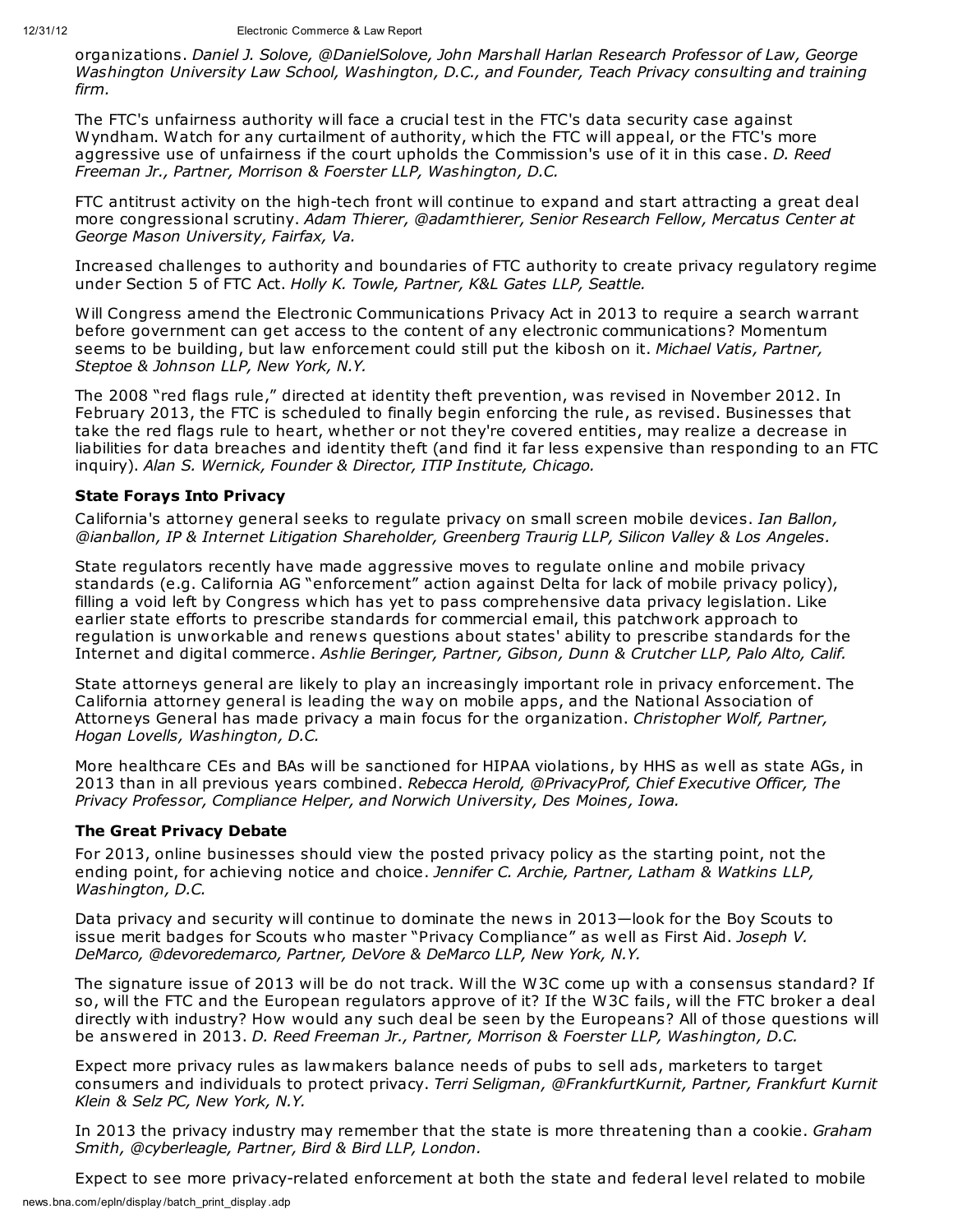apps, particularly those that collect data from children. *Aaron P. Rubin, @MoFoSocMedia, Of Counsel, Morrison & Foerster, San Francisco.*

In 2013, the White House Consumer Privacy Bill of Rights will be introduced and will get a surprisingly positive reception from businesses weary of media and advocacy criticism of their data practices. *Jules Polonetsky, @julespolonetsky, Co-chair and Director, Future of Privacy Forum, Washington, D.C.*

The ongoing push for new or expanded privacy laws will finally result in some sort of action with kids' privacy concerns leading the way. *Adam Thierer, @adamthierer, Senior Research Fellow, Mercatus Center at George Mason University, Fairfax, Va.*

Increasingly more surveillance activities, and the expanding use of drones and robots to do such spying, will bring multiple proposed privacy bills specific to surveillance in the U.S. Congress, as well as new legal proposals throughout the world for restricting such activities. *Rebecca Herold, @PrivacyProf, Chief Executive Officer, The Privacy Professor, Compliance Helper, and Norwich University, Des Moines, Iowa.*

In 2013, the emergence of web 3.0 will change the frontiers of privacy. *Bradley L. Joslove, Partner, Franklin Societe D' Avocats, Paris.*

Will 2013 be the year that law enforcement rules governing access to electronic communications enter the 21st Century? There's more cause for optimism than ever before—especially for improvements regarding access to the content of communication and location tracking. *Chris Calabrese, @CRCalabrese, Legislative Counsel, American Civil Liberties Union, Washington, D.C.*

Judiciary Committee votes to extend ECPA warrant requirement to all stored content; but ECPA waits yet another year for uncertain reform in 2013. *Albert Gidari, Partner, Perkins Coie LLP, Seattle.*

As content distribution moves increasingly online and over apps, considerations of privacy law will become as important as copyright, branding and marketing law have been in the traditional distribution space. *Eleanor Lackman, @EMLackman, Partner, Cowan DeBaets Abrahams & Sheppard LLP, New York, N.Y.*

#### **Privacy Litigation**

2013 will be the year of privacy class actions for the mobile industry. *Jay Edelson, @jayedelson, Founder and Managing Partner, Edelson McGuire LLC, Chicago.*

The wave of litigation over online tracking appears to have crested. After a series of adverse decisions, the plaintiffs' bar may fear making more bad law. *Stephen P. Satterfield, Associate, Covington & Burling LLP, Washington, D.C.*

There has been a chipping away at the "proof of harm" wall preventing privacy lawsuits to proceed. Judges have started to allow creative damage theories to establish standing to sue and to fulfill the damages requirement of causes of action. If the wall comes crumbling down, privacy class actions will proliferate. *Christopher Wolf, Partner, Hogan Lovells, Washington, D.C.*

More judicial exploration of the actual dividing line and balance between the First Amendment and data protection laws. *Holly K. Towle, Partner, K&L Gates LLP, Seattle.*

While attackers can be persistent and use sophisticated tools, most data breaches result from the failure to implement basic or intermediate security controls across a network, or across a linked network of affiliated entities. As a legal risk management matter, therefore, corporate legal departments need to get involved in whether IT department has the time, resources, head count, and budget to mitigate the top threats and vulnerabilities. *Jennifer C. Archie, Partner, Latham & Watkins LLP, Washington, D.C.*

More data privacy, behavioral advertising and security breach litigation despite the absence of damage or legally cognizable injury in most cases. *Ian Ballon, @ianballon, IP & Internet Litigation Shareholder, Greenberg Traurig LLP, Silicon Valley & Los Angeles.*

2012 saw a ton of activity around privacy and social networks, including privacy class action lawsuits against networks, regulatory action, one high-profile battle involving government efforts to obtain user data from networks, and cases involving social media evidence. No decision really stands out to me. What we didn't see was significant legislation (do not track; email/account privacy; federal data breach law). We are sure to see some legislative activity in this area in 2013. *Venkat Balasubramani, @Vbalasubramani, Partner, Focal PLLC, Seattle.*

Marketing to mobile devices remains an exceptionally difficult task. The laws governing mobile marketing have not kept up with America's transition to the smart phone. This is true both in terms of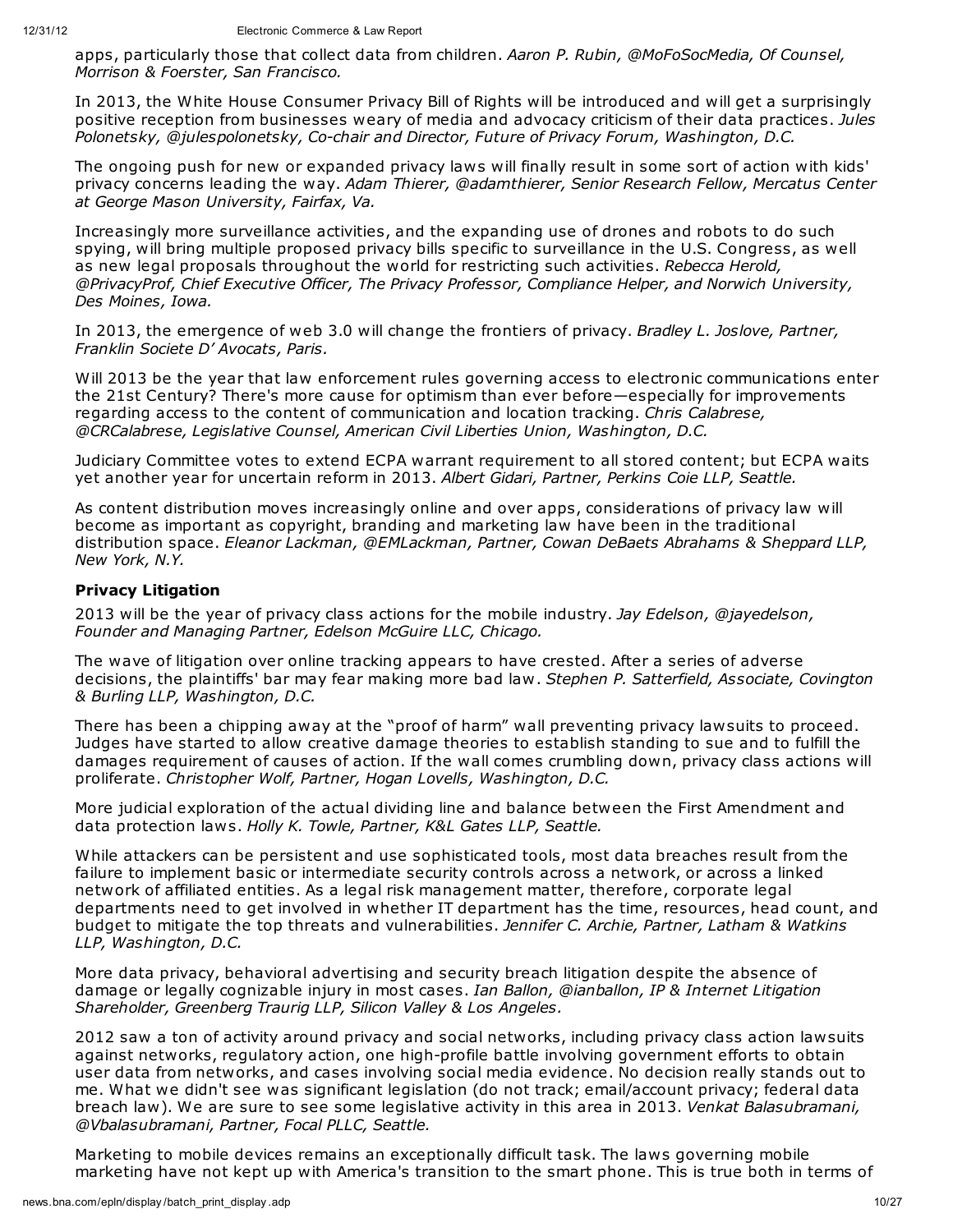lack of space for sufficient disclosures in advertising to contacting customers about potential offers. Class action attorneys are exploiting this chasm. *Andrew Lustigman, @advlaw, Partner, Olshan Frome Wolosky LLP, New York, N.Y.*

Companies beleaguered by privacy-related class action lawsuits had their hearts broken this year when the Supreme Court revoked its grant of certiorari after entertaining oral argument in *Edwards v. First Financial Corp.*, a case in which the Ninth Circuit held that the constitutional standing requirement was satisfied despite the fact that the plaintiff suffered no concrete injury. *Neel Chatterjee, Partner, Orrick Herrington & Sutcliffe LLP, Silicon Valley.*

Google agreed to pay a record \$22.5 million civil penalty this year to settle charges by the FTC that Google misrepresented its use of tracking cookies to users of Apple's Safari browser. In addition to imposing the largest civil fine in history for violation of a Commission order, the settlement agreement also requires Google to disable the subject cookies *Neel Chatterjee, Partner, Orrick Herrington & Sutcliffe LLP, Silicon Valley.*

Early this year, the First Circuit held that a plaintiff lacked Article III standing to sue her investment broker for failing to conform to data encryption standards, which plaintiff argued increased the risk that her private information would be subject to unauthorized access *Neel Chatterjee, Partner, Orrick Herrington & Sutcliffe LLP, Silicon Valley.*

The best way to prepare for a major data breach is to experience a major data breach—after your first, they are all routine. *Joseph V. DeMarco, @devoredemarco, Partner, DeVore & DeMarco LLP, New York, N.Y.*

Watch for increasing class action activity as courts in 2nd, 9th, and 11th Circuits are offering plaintiffs new theories to survive motions to dismiss. *D. Reed Freeman Jr., Partner, Morrison & Foerster LLP, Washington, D.C.*

Location privacy remains unsettled, but a baseline emerges as SCOTUS finds persistent government tracking by GPS to be a search in United States v. Jones. *Albert Gidari, Partner, Perkins Coie LLP, Seattle.*

CA federal court rules Video Privacy Protection Act applies to streaming video (*Hulu* case). *Jeffrey Jacobson, Partner, Debevoise & Plimpton LLP, New York, N.Y.*

9th Cir. approves Facebook settlement with no payments to class members, just establishment of new privacy foundation with Facebook representative on board. *Jeffrey Jacobson, Partner, Debevoise & Plimpton LLP, New York, N.Y.*

Multiple decisions holding that violation of privacy statute confers standing to sue even without quantifiable damages; Supreme Court declines to weigh in. *Jeffrey Jacobson, Partner, Debevoise & Plimpton LLP, New York, N.Y.*

The Supreme Court missed an opportunity to use a real estate case to clarify the law of data privacy. Courts have differed in deciding when violation of a privacy statute creates enough injury to confer standing. The Supreme Court seemed primed to address this issue in First American *Financial Corp. v. Edwards*, where the plaintiff alleged injury based on violation of the Real Estate Settlement Procedures Act. But the Court dismissed cert. as improvidently granted. The case may have been a victim of the Court's end-of-term focus on the Obamacare case. *Howard S. Hogan, Partner, Gibson, Dunn & Crutcher LLP, Washington, D.C.*

2012 was the year LinkedIn got hacked. Expect more class-action lawsuits for data breaches and bigger settlements. *Glen Gilmore, @glengilmore, Attorney and Digital Marketing Strategist, Gilmore Business Network, Greater New York, N.Y.*

The HIPAA and HITECH final omnibus rules will be released, if not before the end of 2012, for sure in 2013. The remaining CEs who have been sitting on their hands for the past several years, and almost all of the BAs who've done little more than sign a BA agreement, will scramble trying to get into compliance as quickly as possible, fearing that they will be audited and will face huge fines and associated penalties. *Rebecca Herold, @PrivacyProf, Chief Executive Officer, The Privacy Professor, Compliance Helper, and Norwich University, Des Moines, Iowa.*

## **Privacy in the European Union**

Privacy by design—Let's prepare for proposed EU data protection regulation. *Bradley L. Joslove, Partner, Franklin Societe D' Avocats, Paris.*

New draft European Data Protection Regulation: what changes for data controllers? Also applicable to companies outside the EU! Companies may need to appoint data protection officer. *Edwin Jacobs,*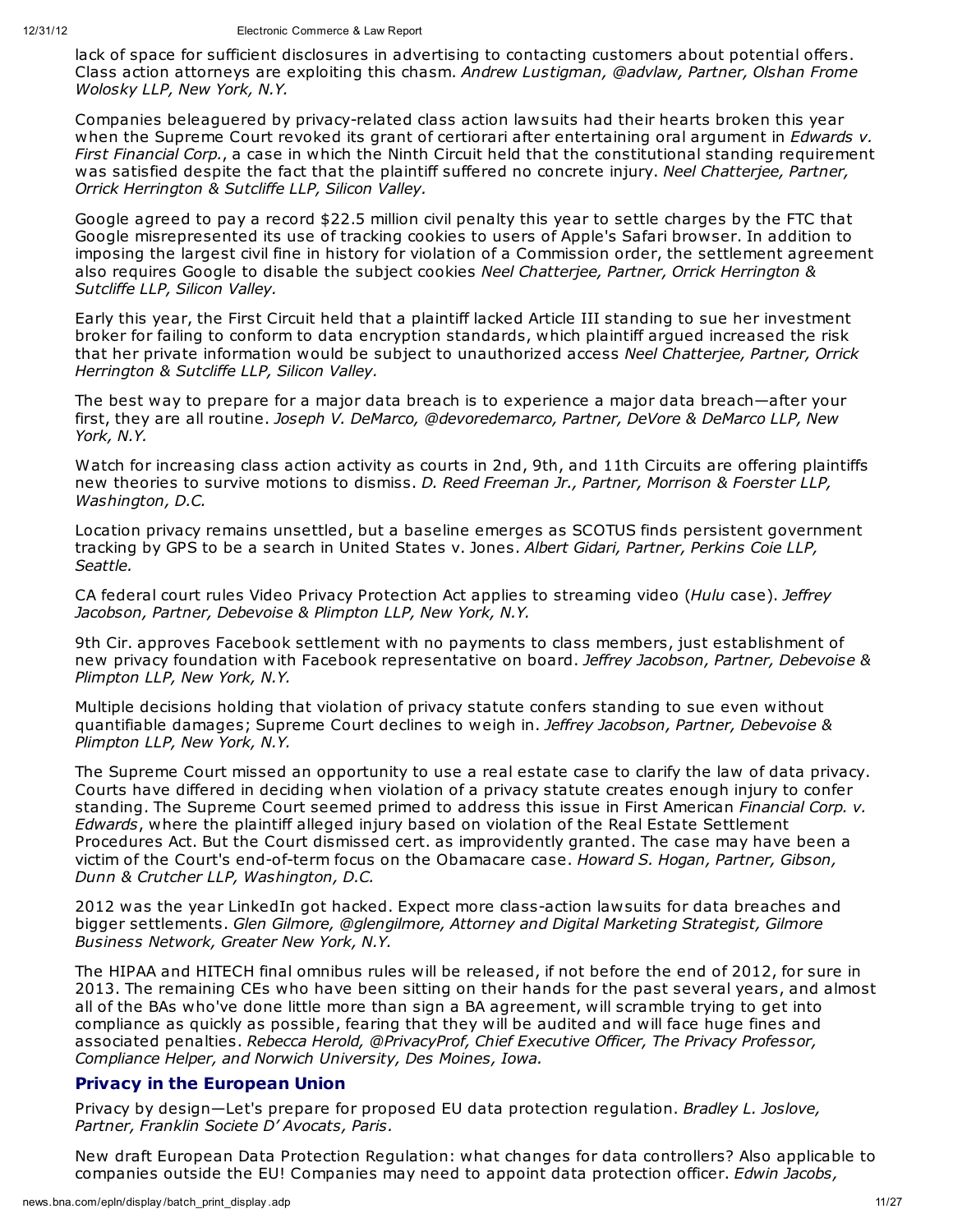*@Edwin\_Jacobs, Partner, time.lex, Brussels.*

European Parliament and the Council are reviewing the draft EU Data Protection Regulation—new proposal expected early 2013 but no major changes expected. *Karin Retzer, Partner, Morrison & Foerster, Brussels.*

Continued morphing of non-U.S. data protection laws into competition vehicles. *Holly K. Towle, Partner, K&L Gates LLP, Seattle.*

The EU seems bent on making its data protection regime even more complicated and burdensome for businesses with the passage of a new Data Protection Regulation. Yet industry doesn't seem to be putting up much of a fight, yet. *Michael Vatis, Partner, Steptoe & Johnson LLP, New York, N.Y.*

The proposed EU Data Protection Regulation will move closer to reality in 2013, and it is likely to emerge with fewer adjustments to the originally-proposed text than many in business would want. Businesses will need to prepare for compliance with the new regime. *Christopher Wolf, Partner, Hogan Lovells, Washington, D.C.*

Will Google, Facebook and Twitter become illegal in Europe? In the year 2013 the European Union will introduce new data protection rules which are totally different to the understanding and practice in the U.S. The big question is: Will there be a cultural clash or competition between the systems and who will pay for all that. Are the U.S. companies willing to obey to such rules? *Michael Zoebisch, @zoebisch, Partner, rwzh Rechtsanwãlte, Munich, Germany.*

User consent rules for cookies have been finalized in all EU countries. The U.K. and German authorities are the most active—the ones to watch. *Karin Retzer, Partner, Morrison & Foerster, Brussels.*

Europe and the U.S. will continue their long, slow, uneven convergence toward a common approach to online privacy protection, and both will be better off as a result. The U.S. Congress will, directly or through FTC rulemaking, set some broad baseline principles of awareness and control over personal data; in parallel, the European Commission and the EU members' data protection commissions will adopt a more pragmatic, less self-defeatingly formalistic approach toward enforcement. *Andrew McLaughlin, @McAndrew, Entrepreneur-in-Residence, betaworks, New York, N.Y.*

The Right to Be Forgotten in the internet era seems to restore the power balance by giving effective control to individuals over their personal data. Will the new European Data Protection Regulation do the trick? *Edwin Jacobs, @Edwin\_Jacobs, Partner, time.lex, Brussels.*

2012 saw proposed huge changes to the EU data privacy regime, but objections too. *Jonathan Armstrong, Partner, Duane Morris LLP, London.*

Turkey fails to pass the Data Protection Bill again, for nearly a decade now. But there's pressing need for the same; global companies and businesses should be on the look-out. *Ceylin Beyli, @ceylinb, Founder & Managing Lawyer, CBL Law Office, Istanbul, Turkey.*

Web sites operating in Russia should now publish their privacy policy as it is compulsory under the updated version of the Russian law on personal data. *Igor Motsnyi, Partner, Motsnyi Legal Services, Moscow.*

The EU's proposed "right to be forgotten," if implemented, would pose major operational challenges for both traditional and new media. *Andy Roth, Partner, SNR Denton, New York, N.Y.*

The debate over how much power consumers should have over "their data" will become increasingly febrile in the run-up to the new EU Data Protection Regulation. *Mark Owen, Partner, Harbottle & Lewis, London.*

E-Commerce Bill is on the way for codification in Turkey, in 2013. A limited regulation of Data Protection is in question, but spam and cache regulations prevail. Monetary fines will be the topping of this fine cake. *Ceylin Beyli, @ceylinb, Founder & Managing Lawyer, CBL Law Office, Istanbul, Turkey.*

In 2013, Brazil will head to a more regulated cyberspace: laws on the use of internet, e-commerce and protection of data and privacy are expected. *João Harres & Fábio Pereira, Associates, Veirano Advogados, Rio de Janeiro.*

Law 46/2012, transposing Directive 2009/136/EC on the processing of personal data and the protection of privacy in the electronic communications sector, amended Law 41/2004 (Privacy and Data Protection in Electronic Communications Law) and Decree-Law 7/2004 (E-Commerce Law) and came into force on 30 August 2012. This new law makes significant changes and affects all companies with e-commerce activity. The main updates of the law are: (1) the implementation of a data breach notification obligation to the Data Protection Commission; (2) establishing a requirement for prior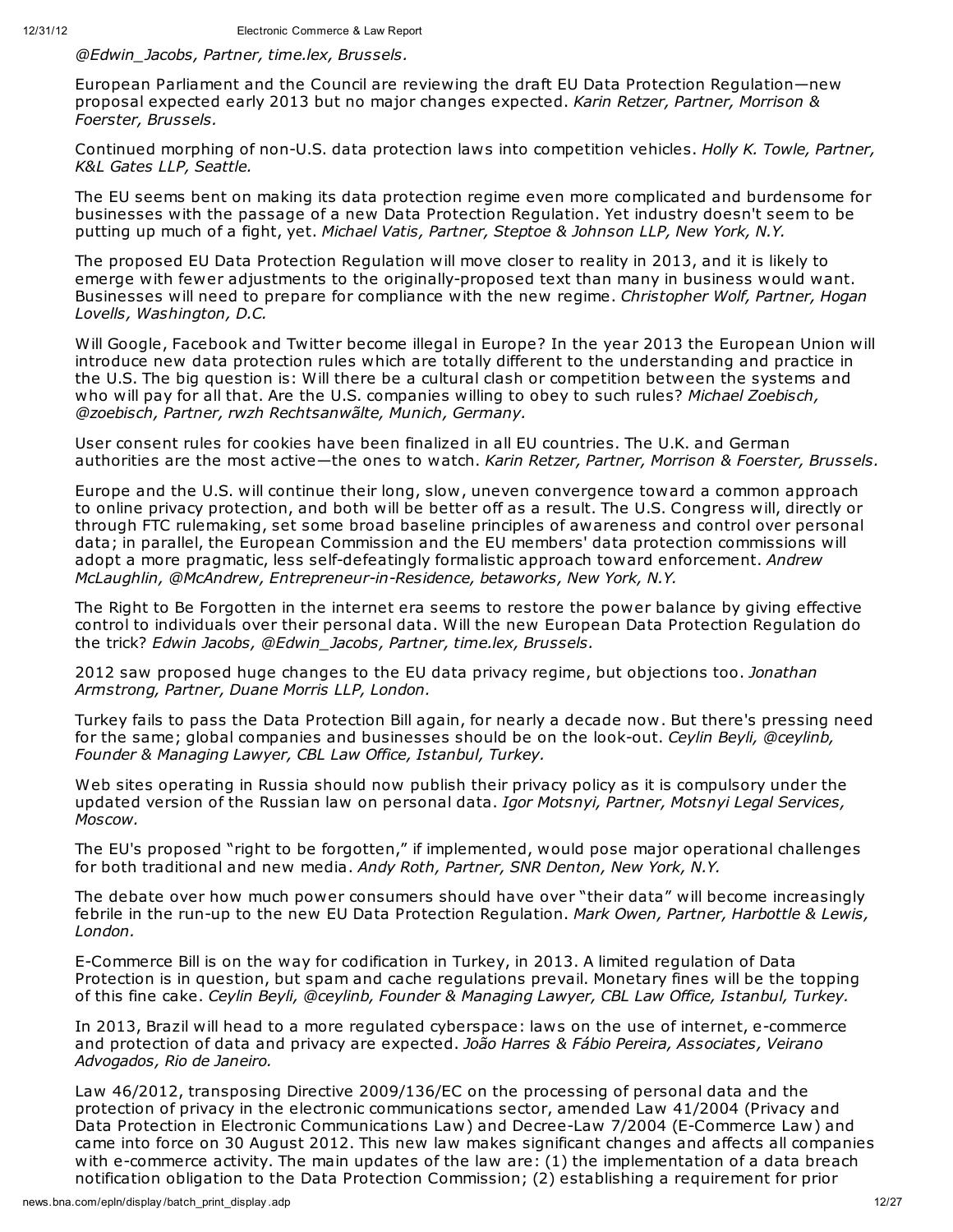express consent based on "clear and comprehensive information" for the use of cookies; (3) the regulator must issue best practice recommendations on the security levels for the technical and organizational measures to be implemented; (4) companies must maintain lists recording consent/absence of objection for direct marketing purposes and also consult the existing public optout list maintained by the Consumer Directorate-General on a monthly basis. *Cesar Bessa Montiero, Partner, PBBR — Pedro Pinto, Bessa Monteiro, Reis, Branco, Alexandre Jardim & Associados, Lisbon, Portugal.*

## **Information Security**

If only Privacy by Design had started out as Cybersecurity by Design. *Alan Charles Raul, Global Coordinator of Privacy, Data Security and Information Law Group, Sidley Austin LLP, Washington, D.C.*

Whether by legislation, FTC action, or common law, we're rapidly moving toward an environment where all businesses will be subject to a legal duty to provide "reasonable" security for the data they maintain and the systems they operate. *Thomas J. Smedinghoff, @smedinghoff, Partner, Edwards Wildman Palmer LLP, Chicago.*

Grammatical errors in spam will increase because they are intentional and tactical. The errors weed out sophisticated people who assume the spam is from clumsy low-level scam artists rather than cunning criminals, and effectively generate responses from less sophisticated internet users who innocently answer phony requests for emergency funds purportedly sent by acquaintances saying they have been robbed at gunpoint while traveling abroad. *William A. Tanenbaum, Partner and Chair, Intellectual Property & Outsourcing Group, Kaye Scholer LLP, New York, N.Y.*

An international convention on cybersecurity will authorize deep packet inspections and other governmental intrusions, confirming existing homeland security rules. *William B. Bierce, @wbierce, Partner, Bierce & Kenerson, P.C., New York, N.Y.*

Security of critical infrastructure will emerge as a defining issue of 2013. *Andy Roth, Partner, SNR Denton, New York, N.Y.*

There won't be cybersecurity legislation anytime soon, but there will be an executive order. What it says about information sharing and "voluntary" security standards will be important for companies that constitute "critical infrastructures," even if the EO lacks the force of legislation. *Michael Vatis, Partner, Steptoe & Johnson LLP, New York, N.Y.*

Cybersecurity is the new frontier. Private companies and governments will have to cooperate in new and creative ways to protect assets, critical infrastructure and data. *Miriam Wugmeister, Partner, Morrison & Foerster, New York, N.Y.*

#### **Identity Management**

Digital identity management is becoming a hot issue both in the U.S. and the EU. Businesses and governments alike are beginning to realize that digital identity management is fundamental to the further development of the internet economy. For each party to a significant online transaction, identifying the other, and being able to authenticate that identity is a key requirement. *Thomas J. Smedinghoff, @smedinghoff, Partner, Edwards Wildman Palmer LLP, Chicago.*

Identity management should be a basic course for everyone in the school of life. Individuals need to consider how much information they give up to third parties with whom she/he interacts. Companies need to develop what they collect and how they use identity information as the repercussions of leaking identity information or mismanaging it is being increasingly policed by public and private parties. *Kevin R. Erdman, @kevinerdman, Partner, Reichel IP LLP, Indianapolis.*

Through implementation of its National Strategy for Trusted Identities in Cyberspace (NSTIC), the U.S. is seeking to establish a private-sector led voluntary framework to facilitate trustworthy online identity verification. By contrast, the European Commission is promoting a draft eID regulation for the EU to achieve the same goal. Addressing the privacy and liability issues remain the biggest legal hurdles under both approaches. *Thomas J. Smedinghoff, @smedinghoff, Partner, Edwards Wildman Palmer LLP, Chicago.*

## **Cloud Computing**

In the cloud, nobody knows you're a dog—unless they do their due diligence. *Alan Charles Raul, Global Coordinator of Privacy, Data Security and Information Law Group, Sidley Austin LLP, Washington, D.C.*

Cloud computing will make disaster recovery sites unnecessary. There is little need to maintain expensive backup sites when data is replicated in the cloud and can be downloaded rather than restored from backup media in a time-consuming, labor-intensive effort under emergency conditions. *William A. Tanenbaum, Partner and Chair, Intellectual Property & Outsourcing Group, Kaye Scholer LLP,*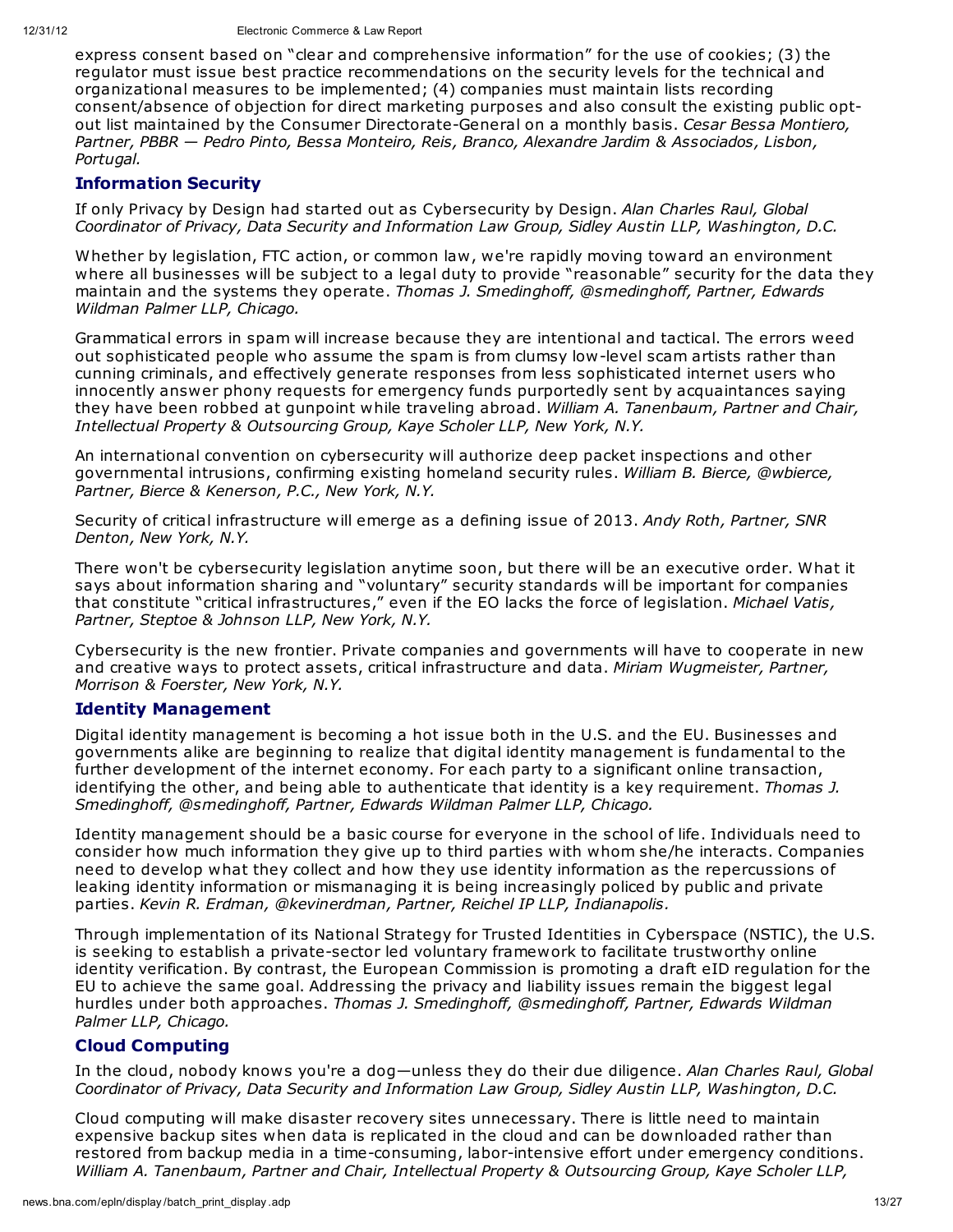*New York, N.Y.*

Cloud Computing is rapidly growing market, but legal differences make it difficult for U.S. companies to successfully offer their services in Europe. Seek expert advice and make your services compliant with European laws. *Thomas Rickert, @thomasrickert, Managing Partner, Schollmeyer & Rickert Law Firm, Bonn & Frankfurt, Germany.*

After Hurricane Sandy, every enterprise will put key confidential operational data into the Cloud or other virtual environment, with uncertain security. *William B. Bierce, @wbierce, Partner, Bierce & Kenerson, P.C., New York, N.Y.*

The shift to smartphone-centric computing is as big an inflection point as the shift from mainframes to PCs. It is not a return to mainframe time-sharing, because the computing power is in your hand and the data is available by the data anytime, data anywhere cloud model. *William A. Tanenbaum, Partner and Chair, Intellectual Property & Outsourcing Group, Kaye Scholer LLP, New York, N.Y.*

## **'Big Data'**

2013 is likely to be big year for privacy and a tough year for data brokers. *Jonathan D. Hart, Partner, Dow Lohnes PLLC, Washington, D.C.*

The merger of on line data and offline data will produce vast—and largely unregulated—repositories of information on a significant portion of the American population. *Joseph V. DeMarco, @devoredemarco, Partner, DeVore & DeMarco LLP, New York, N.Y.*

The digital privacy debate won't progress until we re-define "PII" from "Personally Identifiable Information" to "Privacy-Impacting Information." In the world of "Big Data," any data is potentially privacy-impacting. *Lynn St. Amour, @LynnStAmour, President/CEO, Internet Society, Geneva, Switzerland/Reston, Va.*

Many states and countries passed comprehensive privacy reform while Google and Facebook continued to amass unimaginable quantities of personal data. *Christine Jones, @attyjones, Former General Counsel, GoDaddy.com, Phoenix, Ariz.*

Personalized medicine, personal devices, and tracking: bioinformatics companies will need to figure out how to keep feeding big data while keeping the regulators from shutting down the flow of sometimes quite personal information. Plus the USPTO and EPO need to figure out how to provide reasonable and balanced protection to the IP of the biometrics industry. *Kevin R. Erdman, @kevinerdman, Partner, Reichel IP LLP, Indianapolis.*

Big data, a big issue for privacy. *Bradley L. Joslove, Partner, Franklin Societe D' Avocats, Paris.*

In 2013, people will still discuss PII, but PII is already becoming outdated as important currency in the information economy, since with the right data sets and right analytics you can know incredible details about people without ever knowing their name. *Joseph V. DeMarco, @devoredemarco, Partner, DeVore & DeMarco LLP, New York, N.Y.*

2013 should be the year when regulators, lawyers and the law catch up to social business and begin to decipher the impact of big data. *Glen Gilmore, @glengilmore, Attorney and Digital Marketing Strategist, Gilmore Business Network, Greater New York.*

Over 2 zettabytes of info created and shared annually—now that's Big Data—and it will only get bigger in 2013. *Albert Gidari, Partner, Perkins Coie LLP, Seattle.*

Politicians who used relevant advertising and tailored marketing tools for 2012 campaigns should be wary of regulating the way consumer information is collected, shared and used, as it will impact the quality of the data they can use in the future as well. *Francine Friedman, Senior Policy Counsel, Akin Gump Strauss Hauer & Feld LLP, Washington, D.C.*

Irony Alert: the same Obama Administration that was so vocal in 2012 about protecting consumer privacy had been collecting, mining and amassing a trove of personal data about its supporters over the past four years for use in the President's re-election campaign. *Yaron Dori, @yarondori, Partner, Covington & Burling LLP, Washington, D.C.*

Data quality will become a critical aspect of big data as poor data quality results in increased legal liabilities and privacy violations for companies in the U.S. and global marketplace. *Alan S. Wernick, Founder & Director, ITIP Institute, Chicago.*

Big data will change corporate data retention policies. Current polices hold data only as long as litigation or regulatory retention periods require or for even shorter corporate data periods. To get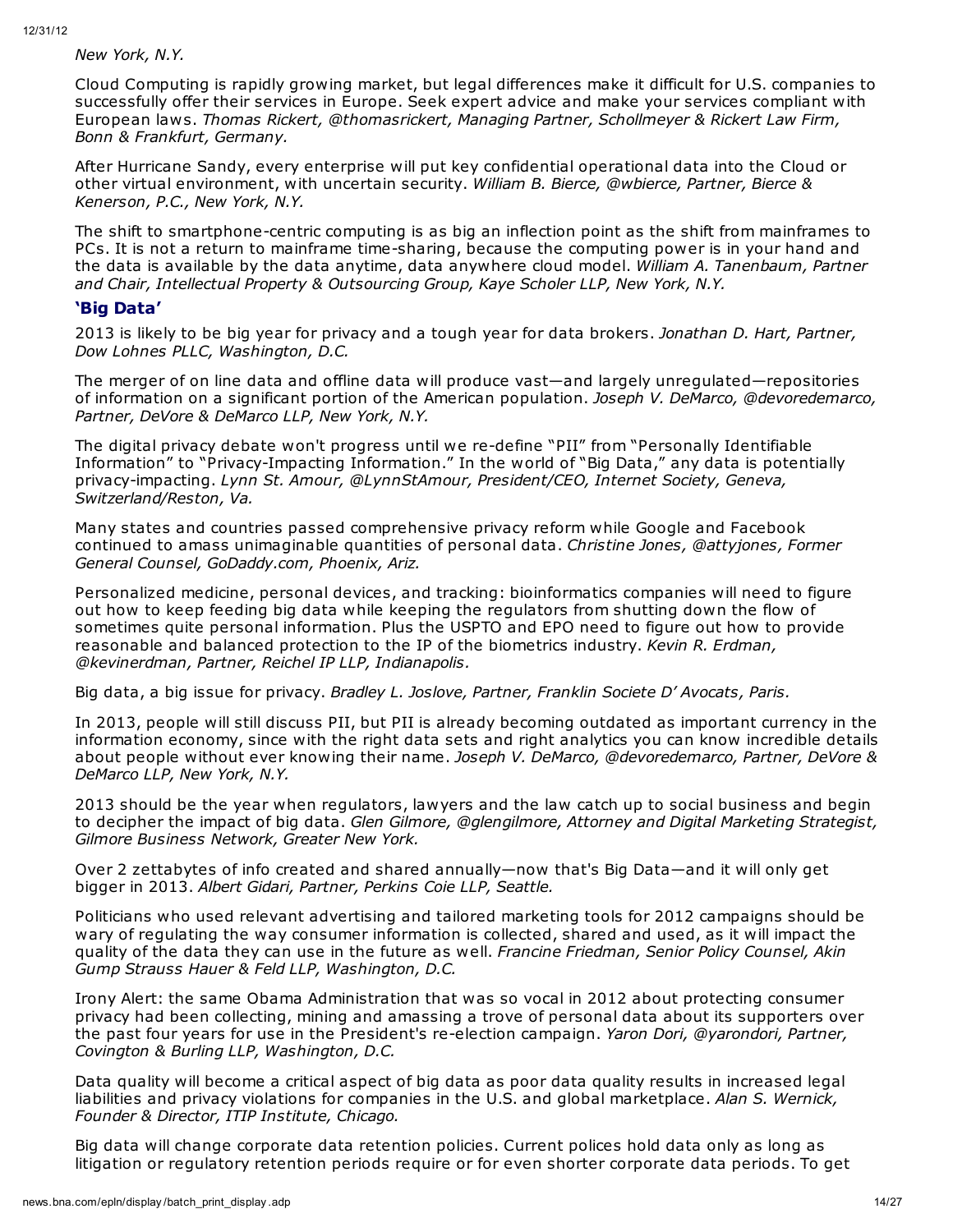the benefit of running data analytics against a company's own historical customer and other data, the retention periods will need to be lengthened so the data remains available. *William A. Tanenbaum, Partner and Chair, Intellectual Property & Outsourcing Group, Kaye Scholer LLP, New York, N.Y.*

#### **Hackers and Other Cybercriminals**

By the end of 2013 (if not already), every type of crime will rely heavily on the use of computers. As a result, every law enforcement official from the head of the FBI down to the traditional "beat cop" must master cybercrime, digital evidence collection, and computer forensics." *Joseph V. DeMarco, @devoredemarco, Partner, DeVore & DeMarco LLP, New York, N.Y.*

Phishing & Vishing: why is it so difficult to catch the fisherman? Convention of the Council of Europe on Cybercrime is first international treaty to address cybercrime. Increasing investigative techniques and providing procedural measures. *Edwin Jacobs, @Edwin\_Jacobs, Partner, time.lex, Brussels.*

Brazilian cybercrime bill, enacted on December 3, 2012, will be enforceable in April, now unauthorized access is forbidden. *Renato Opice Blum, @opiceblum, Partner, Opice Blum Advogados Associados, Sao Paulo.*

New types of cyber-fraud will emerge through exploiting privacy risks associated with big data analytics. Even with no specific PII involved, the big data will reveal personal information that will be exploited for fraud and other crimes. *Rebecca Herold, @PrivacyProf, Chief Executive Officer, The Privacy Professor, Compliance Helper, and Norwich University, Des Moines, Iowa.*

First steps are taken against Brazil's lack of legal framework to prevent illegal activities in the cyberspace, as two laws on cyber and computer crimes were enacted in late 2012. *João Harres & Fábio Pereira, Associates, Veirano Advogados, Rio de Janeiro.*

Invasion of digital devices for obtainment, adulteration or destruction of data or information are now typified as crimes in Brazil and may lead to imprisonment. *João Harres & Fábio Pereira, Associates, Veirano Advogados, Rio de Janeiro.*

#### **Technology and the Law**

Technology simply outpaces the poor law, which struggles to balance everyone's interests. Security, privacy, big data, and IPv4 issues will be important in 2013. *Michael Powell, @mpowell\_iplaw, Partner, Baker Donelson Bearman Caldwell & Berkowitz PC, Atlanta.*

Clash between privacy regimes and online activity will grow in 2013. Social media, analytics, geolocation, social sharing, cloud computing—it is likely too late to put the genie back in the bottle. *Miriam Wugmeister, Partner, Morrison & Foerster, New York, N.Y.*

The notion of "video games" as game consoles sold only to adolescents is anachronistic—baby boomers, CEOs, stay-at-home parents, teens, and toddlers are all using laptops, smartphones and tablets in equal measure and are enjoying games in the form of apps, online virtual worlds, exercisebased games, musical games, digital flip books, and the like. Businesses feeding this demand and contributing to the social aspects of these games will continue to be ahead of the curve, but they will need to be vigilant about analyzing the attendant trademark, copyright and right of publicity issues that can accompany such games. *Lynne Boisineau, Partner, McDermott Will & Emery, Irvine, Calif.*

Human Rights and the open internet have become inexorably linked, sharing a common DNA. *Lynn St. Amour, @LynnStAmour, President/CEO, Internet Society, Geneva, Switzerland/Reston, Va.*

2012 was the first Olympics on demand when multi-channel viewing went mainstream. *Jonathan Armstrong, Partner, Duane Morris LLP, London.*

The very design of the internet—an open, global and distributed network—empowers individuals on the margins to make their voices heard and to innovate. *Lynn St. Amour, @LynnStAmour, President/CEO, Internet Society, Geneva, Switzerland/Reston, Va.*

Laws depend on societal & cultural norms. What is "normal" in a networked, linked, socially connected, overly exposed world without borders? *Joseph Rosenbaum, @JIRLaw, Partner, Global Chair— Advertising Technology & Media Law Practice, Reed Smith LLP, New York, N.Y.*

The law always lags behind technology. Will courts grapple with inline linking, hashtags, and sponsored stories in 2013? Fingers crossed. *Brian G. Murphy, @frankfurtkurnit, Partner, Frankfurt Kurnit Klein & Selz PC, New York, N.Y.*

In 2013, companies will really start competing on privacy, transparency and security. *Alan Charles Raul, Global Coordinator of Privacy, Data Security and Information Law Group, Sidley Austin LLP, Washington, D.C.*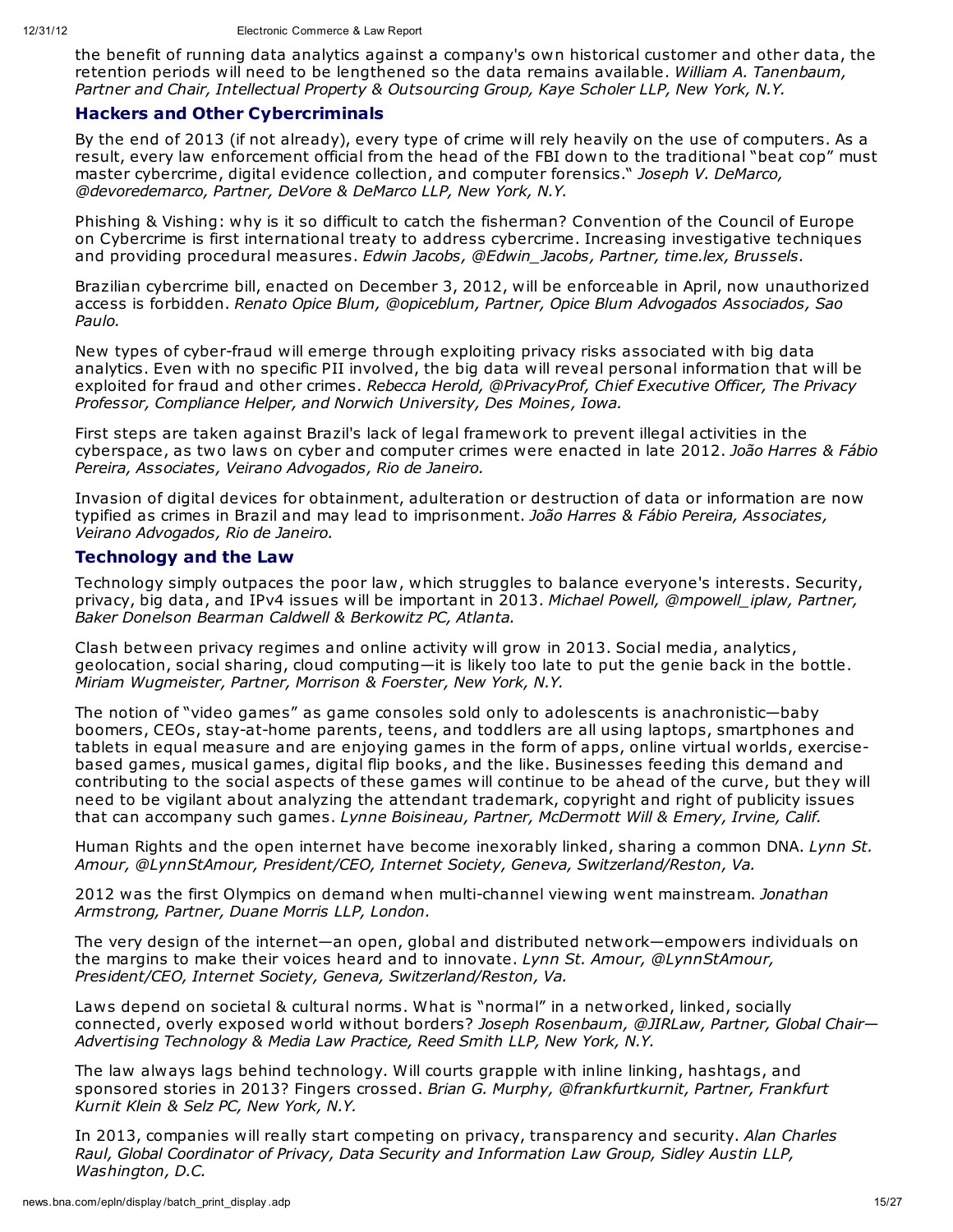Digital world—paper laws: Privacy. Publicity. Intellectual property. Sovereignty. Labor relations. Legal practice. Advertising. Security. *Joseph Rosenbaum, @JIRLaw, Partner, Global Chair – Advertising Technology & Media Law Practice, Reed Smith LLP, New York, N.Y.*

Convergence: Social media. Cloud computing. Mobile marketing. Crowd sourcing. Need we say more? *Joseph Rosenbaum, @JIRLaw, Partner, Global Chair – Advertising Technology & Media Law Practice, Reed Smith LLP, New York, N.Y.*

Two potential breakout legislative issues for 2013: Domestic drones and 3D printing. Policymakers will get interested in regulating both. *Adam Thierer, @adamthierer, Senior Research Fellow, Mercatus Center at George Mason University, Fairfax, Va.*

The recent defeats of plaintiffs in right of publicity suits is encouraging some companies to be more liberal in referring to famous people in their advertising. This is a mistake and I have a feeling these companies will soon be receiving cease and desist letters and it will cost them more to fight the claims and in PR than it would have to get permission. *Marc H. Trachtenberg, @winstonadvlaw, Partner, Winston & Strawn LLP, Chicago.*

The Justice Department now says that the Wire Act applies only to sports betting, and a federal court has said poker is a game of skill, not chance. But odds are still slim that internet gambling will be legal in the U.S. anytime soon, outside a few games in a few states. *Michael Vatis, Partner, Steptoe & Johnson LLP, New York, N.Y.*

As the lines defining "a celebrity" continue to blur and technology continues to advance, the current right of publicity laws in every state will need to be reevaluated to determine whether they are still relevant, or whether they require updating to encompass new ways of exploiting that right that did not exist when they were drafted. For those states without existing statutes, now is the time to consider implementing such laws. *Lynne Boisineau, Partner, McDermott Will & Emery, Irvine, Calif.*

#### **The Online Economy**

PSD and EMD allow more competition and newco's in SEPA payment market. Who will win the most? The golddigger or the provider of the digger's tools? *Edwin Jacobs, @Edwin\_Jacobs, Partner, time.lex, Brussels.*

Unemployed millennials will team with VC's and pre-retirement seniors for knowledge transfer to new specialized business service providers in knowledge industries like law, accounting and engineering. *William B. Bierce, @wbierce, Partner, Bierce & Kenerson, P.C., New York, N.Y.*

The SEC's prospective rulemaking to allow internet funding portals under the Jobs Act will have a profound impact on crowdfunding for start-up ventures in 2013 and may supplant existing portals like Kickstarter.com. *Tim Bukher, @tbukher, Partner, http://www.handalglobal.com, Handal & Morofsky LLC, New York, and editor of the Law Techie blog.*

To what extent will the recent advent of virtual currency exchanges, like Kurrenci.com, allow gambling websites to sidestep the federal prohibitions against internet betting, and how will the government move to limit such loopholes? *Tim Bukher, @tbukher, Partner, http://www.handalglobal.com, Handal & Morofsky LLC, New York, and editor of the Law Techie blog.*

#### **Big Picture IP Concerns**

With Congress focused on economic issues, it may be up to stakeholders—with some guidance from the courts and international organizations—to lead the way in addressing new challenges to copyright and trademark enforcement on the internet. *Eleanor Lackman, @EMLackman, Partner, Cowan DeBaets Abrahams & Sheppard LLP, New York, N.Y.*

In the context of intellectual property, creativity, innovation, expression and ideas do not exist as some Platonic ideal. The Internet is one place where ideas, creativity, innovation and expression thrive. *Konstantinos Komaitis, @kkomaitis, Policy Advisor, The Internet Society, Geneva.*

Federal jurisdiction has existed in modern times for patent, copyright and trademark actions, but trade secrecy largely has been relegated to state courts, making practical enforcement issues such as nationwide service of process and misappropriation from the U.S. to another country challenging. There will be a strong push in 2013 for more general federal trade secret legislation. *Stuart P. Meyer, Partner, Fenwick & West LLP, Mountain View, Calif.*

Discussions on intellectual property have been hitherto trapped in the general tension between democratic governance and network governance. This is misleading and not helpful. Discussions should focus on finding ways to reconcile creativity, innovation, intellectual property and the Internet's open architecture. *Konstantinos Komaitis, @kkomaitis, Policy Advisor, The Internet Society,*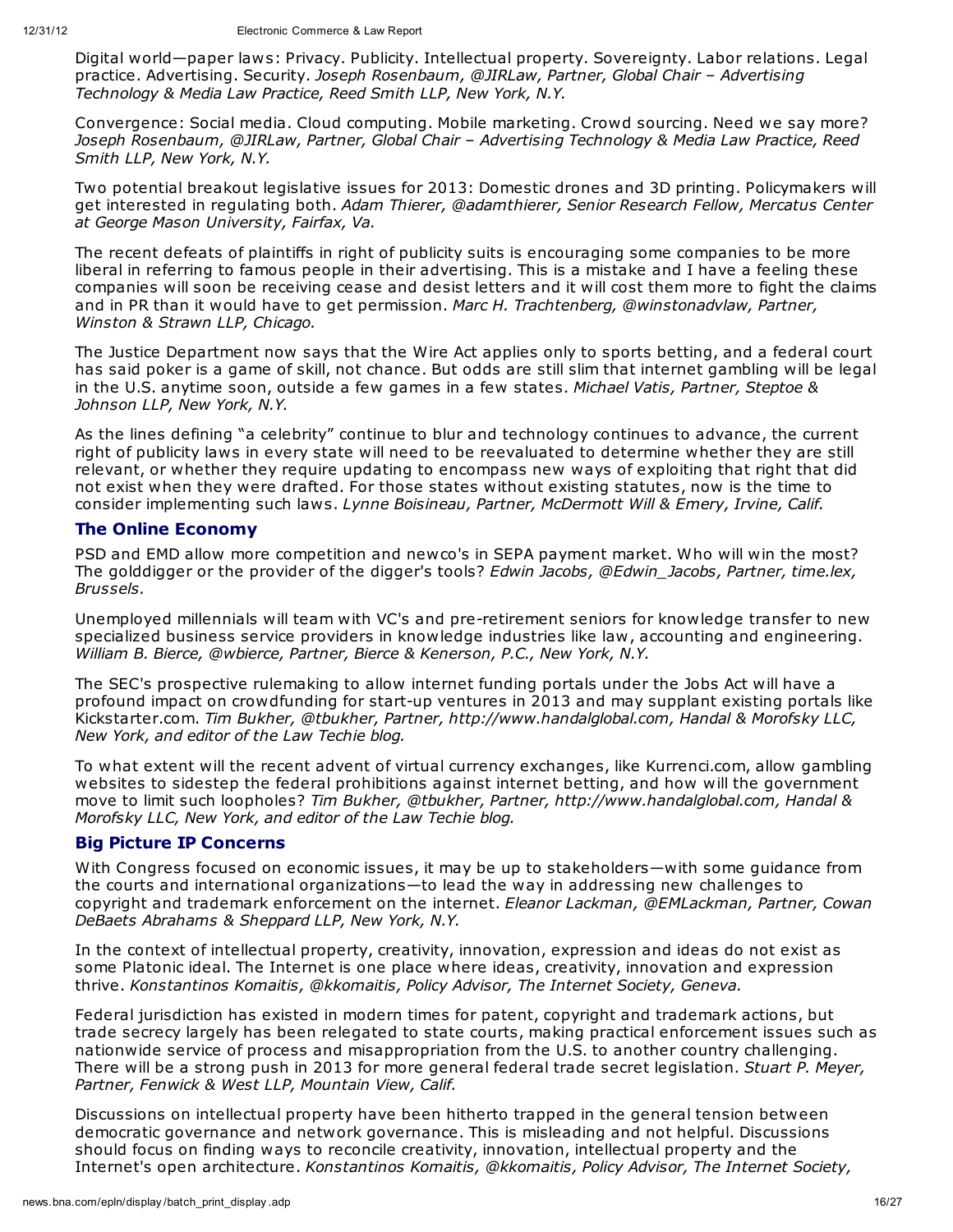*Geneva.*

2012 was the year that the end of the knee-jerk judicial deference to IP stakeholders' claims arising from internet activity could really be perceived. *Ronald Coleman, @roncoleman, Partner, Goetz Fitzpatrick LLP, New York, N.Y.*

In 2012, the U.S. Immigration and Customs Enforcement (ICE), along with other U.S. government agencies, Interpol and a number of foreign enforcement bodies, launched Phase V of Operation Pangea. After just one week, the joint effort resulted in the confiscation of more than 3.75 million counterfeit pills and more than 18,000 websites; this was by far one of the largest seizures of domain names and other assets worldwide. It appears that in 2013 there will be increased efforts by ICE and its foreign counterparts to police the manufacture and distribution of all kinds of dangerous counterfeit products including pharmaceuticals, munitions, aircraft/auto parts and pesticides. *James L. Bikoff, Partner, Silverberg, Goldman & Bikoff, LLP, Washington, D.C.*

The first sale doctrine provides that when an IP right-holder sells an item embodying its IP, his or her rights are exhausted for that item. How does the doctrine apply when transactions take place across borders (because IP rights tend to be country-specific) and when the item that is sold makes its own copies—like seed from crops. The Supreme Court is considering both of these more-challenging fact patterns this coming year. *Stuart P. Meyer, Partner, Fenwick & West LLP, Mountain View, Calif.*

The Copyright Office's renewed and expanded DMCA exemptions for using short clips from DVD and online services recognize the need to modify the DMCA's restrictions, and preserve fair use, as technologies continue to change rapidly. *Rebecca Tushnet, @rtushnet, Professor, Georgetown University Law Center, Washington, D.C.*

The debate over property rights in digital goods promises to remain front and center in 2013. Questions surrounding the first-sale doctrine and what rights users retain in their digital goods property in the cloud will confront courts and Congress, along with the related question of what responsibility the government owes to innocent users when it continues the trend of shutting down websites and cutting off access to their data. *Julie Samuels, @juliepsamuels, Staff Attorney, Electronic Frontier Foundation, San Francisco.*

In 2013, even more people will share even more content they don't own over social media platforms. Will courts brand them as infringers or recognize much (some?) of this as fair use? Stay tuned. *Brian G. Murphy, @frankfurtkurnit, Partner, Frankfurt Kurnit Klein & Selz PC, New York, N.Y.*

The March 2012 "Intellectual Property and the U.S. Economy: Industries in Focus" report by the U.S. Department of Commerce found some 40 million U.S. jobs tied to intellectual property intensive industries. 2013 will see the number of jobs tied to IP intensive industries increase not only in the United States, but in other countries as well. China will also push ahead in strengthening its understanding and protection of IP in its business and legal communities. *Alan S. Wernick, Founder & Director, ITIP Institute, Chicago.*

Major changes in the copyright law and the creation of a legal-oriented framework for the internet are hot topics for 2013 in Brazil. *João Harres & Fábio Pereira, Associates, Veirano Advogados, Rio de Janeiro.*

Canada modernizes its Copyright Act. The regime now prohibits TPM circumvention and targets enablers of online infringement; but permits consumer exceptions like format and time shifting and user-generated content. *Rish Handa, Associate, McCarthy Tetrault LLP, Montreal.*

Russia expects to introduce provisions on liability of ISPs for copyright and other IPRs violations in 2013. If this happens, Russia will have its own version of the DMCA safe harbor provisions and notice and take-down procedure. *Igor Motsnyi, Partner, Motsnyi Legal Services, Moscow.*

# **Cutting-Edge Copyright Disputes**

The ongoing battle between content owners and distribution services is playing out in two copyright cases now before the Second Circuit: Aereo and Dish Network Hopper. Aereo streams over-the-air local TV to subscribers over the Internet. The broadcast network plaintiffs claim Aereo is directly infringing their copyright rights by "transmitting" their programming to subscribers. Aereo claims these transmissions over the Internet are private performances made by their users and therefore not infringing. Dish's Network Hopper service permits subscribers to record the prime time programming of the four most popular broadcast networks with the push of a button. The networks claim Dish is violating their copyright rights by making copies of the programs without commercials. Dish claims its users are making fair-use copies. Decisions in both cases are expected in 2013. *Jonathan D. Hart, Partner, Dow Lohnes PLLC, Washington, D.C.*

Copyright is supposed to encourage innovation but new technologies, like Aereo's platform enabling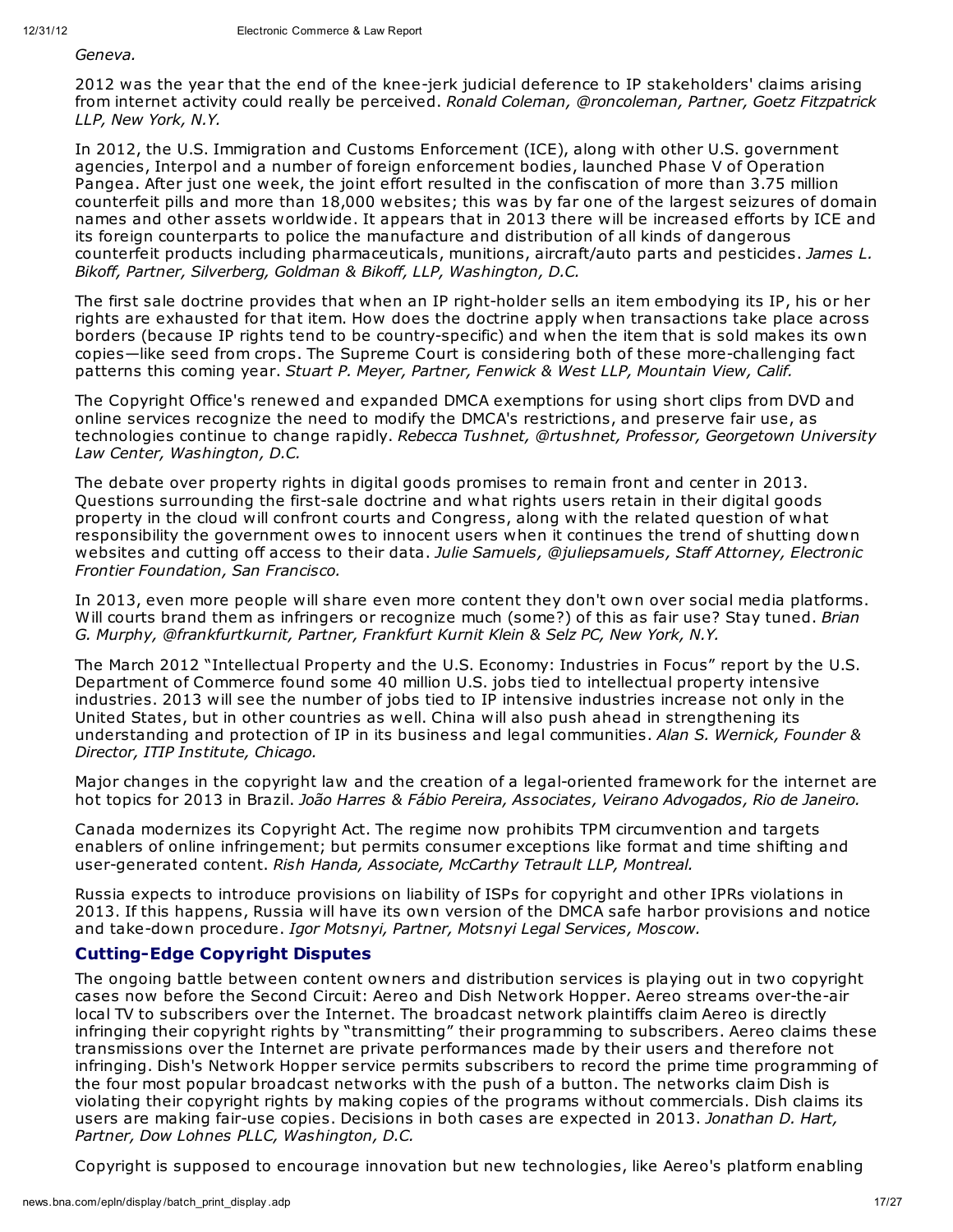consumers to view on their computers their own recorded copies of TV programming, instead encourage litigation. *Andrew Berger, @IpInBrief, Counsel, Tannenbaum Helpern Syracuse & Hirschtritt LLP, New York, N.Y.*

The assault on the constitutionality of substantial statutory damages in copyright litigation is thankfully over, at least for now, with decisions by the District Court in *Sony v. Tenenbaum*, and by the 8th Circuit in *Capitol Records v. Thomas-Rasset* affirming jury awards of \$675,000 and \$222,000, respectively *Andrew Berger, @IpInBrief, Counsel, Tannenbaum Helpern Syracuse & Hirschtritt LLP, New York, N.Y.*

Fave case of 2012: Southpark spoof of "What What (in the Butt)" video = fair use. Of course! Don't mess with Cartman. *Brian G. Murphy, @frankfurtkurnit, Partner, Frankfurt Kurnit Klein & Selz PC, New York, N.Y.*

Copyright troll actions related to file-sharing continue to present challenges to courts, but a uniformity of rulings may begin to emerge in 2013. *David E. Weslow, @davidweslow, Partner, Wiley Rein LLP, Washington, D.C.*

2013 will see decisions in the *Aereo* and *DISH* cases. Will the TV networks be able to preserve their current advertising and retransmission fee based income streams? *David Bernstein, Partner, Debevoise & Plimpton LLP, New York, N.Y.*

Despite progress in the courts, meritless copyright "enforcement" campaigns will continue to plague citizens, commerce and judiciary unless Congress acts. *Ronald Coleman, @roncoleman, Partner, Goetz Fitzpatrick LLP, New York, N.Y.*

In *FlavaWorks*, Judge Posner of the Seventh Circuit took a different approach to linking from the Ninth Circuit in *Perfect 10*, finding inline links to infringing videos not sufficiently material to amount to contributory copyright infringement. *Ian Ballon, @ianballon, IP & Internet Litigation Shareholder, Greenberg Traurig LLP, Silicon Valley & Los Angeles.*

As new business models arise to target cord-cutting Millennials, expect to see more *Aereo*-type copyright lawsuits in the coming year. *John F. Delaney, @MoFoSocMedia, Partner, and editor of SociallyAwareBlog, Morrison & Foerster LLP, New York, N.Y.*

In 2013, two different federal courts of appeal will review whether the copyright contours of Aereo's internet television product and Dish Network's DVR Hopper. The outcomes of these cases is critical to the internet industry. A split between the circuits could result in the next big copyright case before the Supreme Court. Consistent opinions in favor of Dish and Aereo likely will result in the broadcasting industry lobbying Congress for changes to the Copyright Act. *Markham Erickson, Partner, Holch & Erickson LLP, Washington, D.C.*

The public performance right under the Copyright Act may not have received as much attention in the past 35 years as it is receiving now, due mainly to technological development. Dish Network's AutoHop, Diller's Aereo and other television services continue to challenge the scope of the public performance right in court, while Pandora and other music users are battling performing rights organizations for lower fees. Content owners and technology companies will be watching closely as courts decide whether a public performance is made via a type of new technology, and as copyright owners and users negotiate over the value to be placed on a public performance. *Eleanor Lackman, @EMLackman, Partner, Cowan DeBaets Abrahams & Sheppard LLP, New York, N.Y.*

The EU court ruling in *Oracle v. Usedsoft* on the sale of used software licenses was past year's most significant IT law development. Oracle predicts that software companies will move to fixed term and volume-based licenses, limit maintenance to approved transferees and accelerate transition to SaaS model. *Bradley L. Joslove, Partner, Franklin Societe D' Avocats, Paris.*

Between the *Georgia State* ruling in May and the *HathiTrust* ruling in October, it was a banner year for library fair use. Watch for the appeals in 2013. *James Grimmelmann, Professor of Law, New York Law School, New York, N.Y.*

*Kirtsaeng* loser at Supreme Court will race across street to Capitol. Will Congress decide role of copyright territoriality in Internet economy? *Steve Metalitz, @mskllp, Partner, Mitchell Silberberg & Knupp LLP, Washington, D.C.*

The important copyright developments will continue to be around access to, more than ownership of, content. Expect continued analysis of how much access service providers can permit their customers. *Mark Owen, Partner, Harbottle & Lewis, London.*

2013 will see the courts becoming more deeply enmeshed in the interaction between copyright and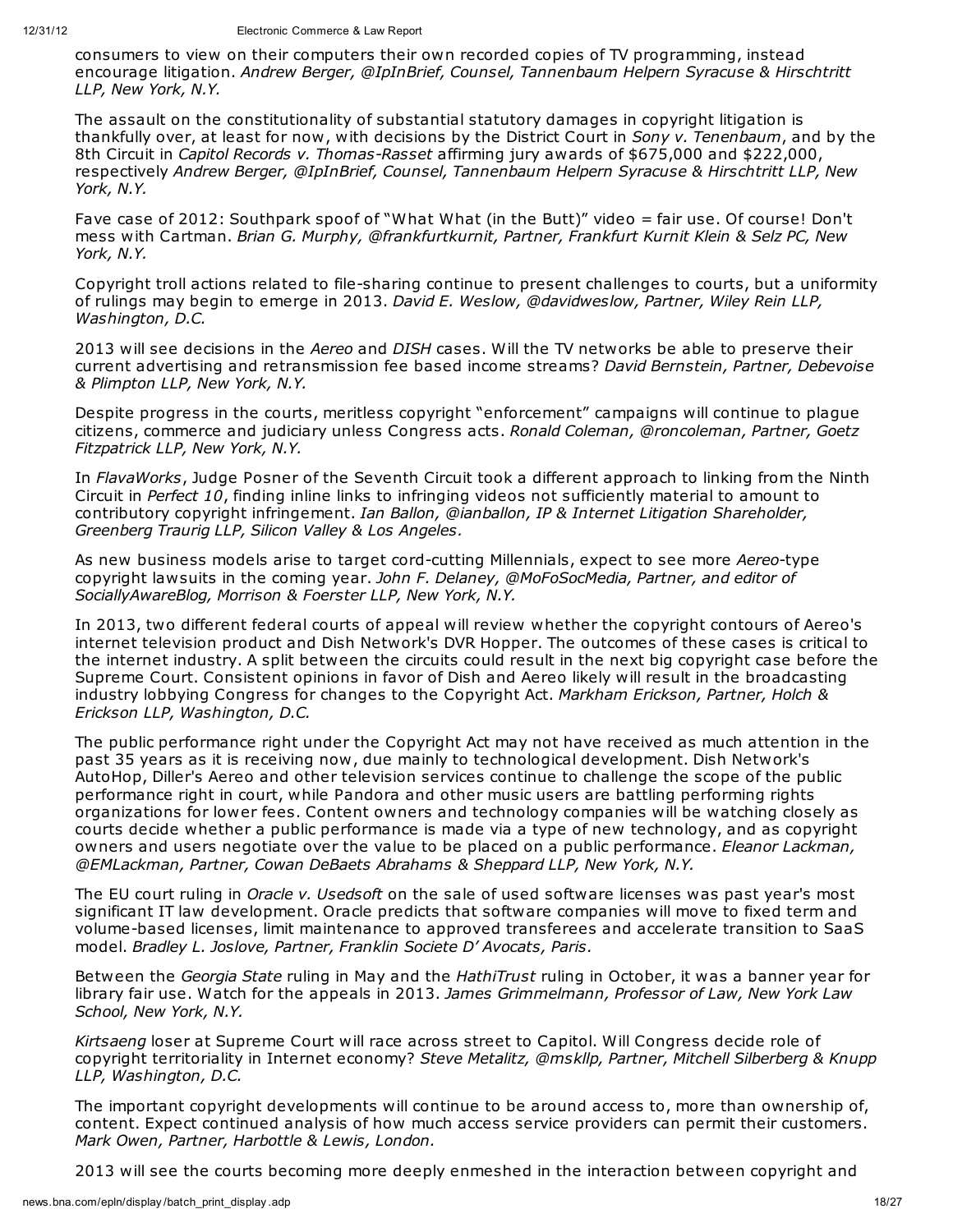fundamental rights such as freedom of expression. *Graham Smith, @cyberleagle, Partner, Bird & Bird LLP, London.*

2012 was the year in which tech law principles started to mould digital copyright CPentalogy #UsedSoft. *Graham Smith, @cyberleagle, Partner, Bird & Bird LLP, London.*

2012 saw important decisions in *Viacom v. YouTube* and *Rosetta Stone v. Google*, as well as in the *FlavaWorks* and cloud "locker" service cases, but the rulings leave the boundaries of primary and secondary liability on the Internet unclear. *Eleanor Lackman, @EMLackman, Partner, Cowan DeBaets Abrahams & Sheppard LLP, New York, N.Y.*

Second and Ninth Circuits weigh in on DMCA protection for UGC sites. *Ian Ballon, @ianballon, IP & Internet Litigation Shareholder, Greenberg Traurig LLP, Silicon Valley & Los Angeles.*

## **SOPA, PIPA and Their Aftermath**

SOPA not passed. Next day MegaUpload seized by US government. *Ian Ballon, @ianballon, IP & Internet Litigation Shareholder, Greenberg Traurig LLP, Silicon Valley & Los Angeles.*

2012 was marked by the failure of Congress to pass legislation to curtail online counterfeiting and piracy after efforts by Internet companies succeeded in stopping the PIPA and SOPA bills. In 2013, we expect to see renewed efforts by new leadership in the House and Senate to restart such legislation without the controversial provisions, such as DNS blocking, that led to the downfall of the prior bills. *James L. Bikoff, Partner, Silverberg, Goldman & Bikoff, LLP, Washington, D.C.*

A global polity of netizens is arising. *David Johnson, Visiting Professor, New York Law School, New York, N.Y.*

SOPA/PIPA in the U.S. and ACTA in Europe made copyright policy a mainstream issue—with many Republicans seeing this as a way to connect to younger voters. Hollywood can no longer count on bipartisan support to move its agenda in Congress, and faces an uphill battle in getting trade agreements on Internet piracy ratified abroad. *Harold Feld, @haroldfeld, Senior Vice President, Public Knowledge, Washington, D.C.*

Most agree offshore pirate sites a huge problem. If PIPA/SOPA not the solution, what is? How are search engines, advertisers, payment services, gov'ts stepping up? *Steve Metalitz, @mskllp, Partner, Mitchell Silberberg & Knupp LLP, Washington, D.C.*

In the wake of the SOPA debate, we will witness the start of legislative efforts to scale back copyright law for the first time in decades. *Adam Thierer, @adamthierer, Senior Research Fellow, Mercatus Center at George Mason University, Fairfax, Va.*

The SOPA/PIPA protests put Congress on notice that the public cares about copyright issues. But the Republican Study Committee's firing of Derek Khanna showed that Congress may not be interested in listening. *James Grimmelmann, Professor of Law, New York Law School, New York, N.Y.*

Copyright law and policy is getting in the way of innovation and free expression. It's time for real copyright reform that benefits everyone, not just a few entrenched interests. *Corynne McSherry, Intellectual Property Director, Electronic Frontier Foundation, San Francisco.*

Traditional first sale rights are under assault on multiple fronts, as copyright owners do their best to use EULAs and the courts to challenge our right to make full use of the goods we "buy." You can resell, lend, or give away a paperback or a CD—but not, according to many in the content industries, an ebook or mp3. Americans need to decide if we want to be an nation of owners, with real rights, or a nation of renters, with only the limited options copyright owners choose to give us. *Corynne McSherry, Intellectual Property Director, Electronic Frontier Foundation, San Francisco.*

The battle between content owners and content users over lawful use of IP on the Internet erupted in the halls of Congress this year when content users inspired an uprising against the Stop Online Piracy Act that left Members of Congress and their staffs running for cover. *Howard S. Hogan, Partner, Gibson, Dunn & Crutcher LLP, Washington, D.C.*

Here's one thing we learned in 2012: Internet users won't stand for backroom deals, like SOPA, ACTA, and now TPP, that threaten internet infrastructure, free expression, and innovation. *Corynne McSherry, Intellectual Property Director, Electronic Frontier Foundation, San Francisco.*

The TransPacific Partnership discussions are continuing, and public interests groups are still excluded. Apparently international trade negotiators still believe that Internet users will acquiesce in whatever backroom deal they come up with, no matter how dangerous to expression, internet infrastructure, innovation and privacy. If they can't make the process more participatory, we will see the same kind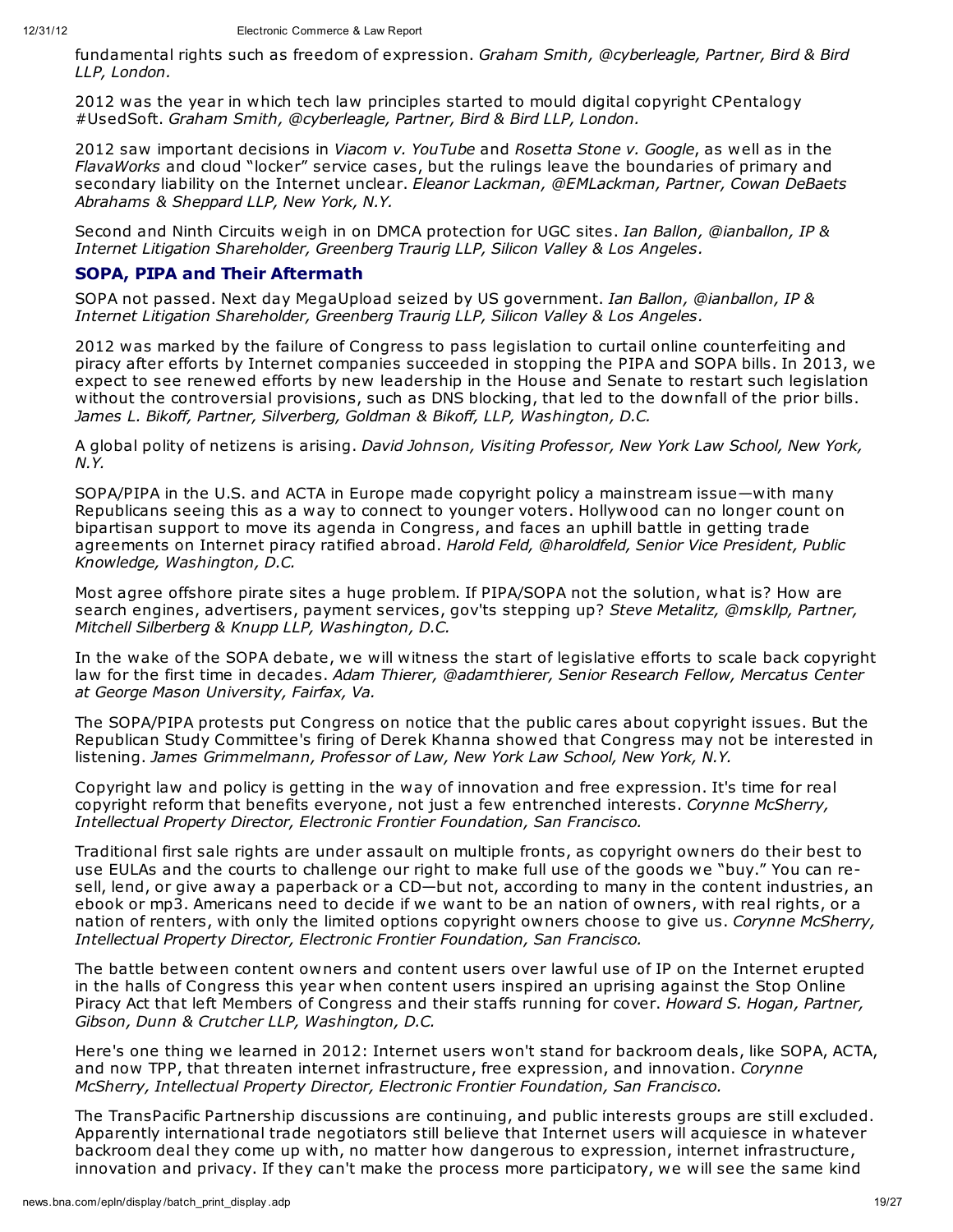of massive protests we saw with SOPA and ACTA. *Corynne McSherry, Intellectual Property Director, Electronic Frontier Foundation, San Francisco.*

#### **(Non-Domain Name) Trademark Issues**

Is my soul a red sole? Will I know you by your soul or the sole you wear? Whatever you choose dress, shoe or scarf—you can tell me who you are with the color of your identity. *Louboutin v. Yves St. Laurent* (2nd Circuit 2012), *Katherine M. Basile, Partner, Novak Druce & Quigg LLP, Cupertino, Calif.*

January 2013 will bring a Canadian trademark data validation and foreign filing platform that bridges the Madrid gap into Canada …. Follow @madridfiler for game changer developments and launch date. *Claire Wilson, @ollip\_PC, Trademark Coordinator, Ollip PC, Ottawa, Ontario, Canada.*

The USPTO has finally published guidelines for when a webpage can function as an acceptable specimen for the display of goods associated with a trademark. A webpage may be acceptable if it: (1) contains a picture or textual description of the identified goods; shows the mark sufficiently near the picture or description of the identified goods to associate the mark with the goods; and (3) provides information necessary to order the identified goods. Otherwise, the webpage is merely an advertisement that promotes the goods without allowing them to be purchased. *Timothy D. Casey, Partner, Woodcock Washburn LLP, Seattle.*

Will trademarks mimic patents? In patent cases, if the patent owner doesn't like where he's been sued, he can promise not to sue for the current product and tell the court it lacks jurisdiction; when the next version comes out, the owner sues where he wants to. In a variation on that theme, Nike argued before the U.S. Supreme Court that because it dismissed its trademark infringement case and promised broadly not to sue defendant again, defendant no longer had standing to maintain its counterclaim for declaratory relief to cancel Nike's federal trademark registration—defendant could take up its grievance with the TTAB. Many trademark attorneys expect Nike to prevail, but stay tuned. *Nike v. Already* (U.S. Supreme Court, *argued* 11/2012), *Katherine M. Basile, Partner, Novak Druce & Quigg LLP, Cupertino, Calif.*

The settlement in the *Rosetta Stone v. Google* trademark dispute announced in October over the Google AdWords program leaves the legality of that program uncertain, which is the way Google apparently wants it. *Andrew Berger, @IpInBrief, Counsel, Tannenbaum Helpern Syracuse & Hirschtritt LLP, New York, N.Y.*

Trademark law will continue to grapple with aesthetic functionality, as the impact of *Louboutin* and *Betty Boop* ripple across the Circuits. *David Bernstein, Partner, Debevoise & Plimpton LLP, New York, N.Y.*

The PTO's pathetic punt on the issue of trademark bullying was also a big disappointment unsurprising but still remarkable for its lack of intellectual honesty. *Ronald Coleman, @roncoleman, Partner, Goetz Fitzpatrick LLP, New York, N.Y.*

After three consecutive years of a record number of filings under the Uniform Domain Name Dispute Policy (UDRP), cybersquatting will continue to be a growing problem for all companies on the Internet. *Doug Isenberg, @dougisenberg, Founder, The GigaLaw Firm, Atlanta.*

Courts are continuing to grapple with what constitutes confusion on the internet. Is mere momentary confusion actionable? In *Rosetta Stone v. Google*, the Fourth Circuit affirmed that clicking on a link that makes use of a trademark can give rise to infringement liability if the context makes consumers likely to conclude that the trademark's owner endorsed the link. *Howard S. Hogan, Partner, Gibson, Dunn & Crutcher LLP, Washington, D.C.*

INTA will embark on a new era next year, as Alan Drewsen's brilliant leadership of the International Trademark Association comes to a close in 2013 and a new chief executive officer takes the helm of the world's leading association for the advancement of trademark law. *David Bernstein, Partner, Debevoise & Plimpton LLP, New York, N.Y.*

## **Polarized Patent Perspectives**

U.S. patent law is stifling innovation and driving up costs and must change. I'm tired of fighting over the patent indemnification clause in every agreement and it's getting to the point where you cannot even think about a new business idea without receiving a demand letter from a patent troll. *Marc H. Trachtenberg, @winstonadvlaw, Partner, Winston & Strawn LLP, Chicago.*

The big story for 2012 is not a singular event, but rather the constant erosion of patent rights and unending (and unfounded) claims that the patent system is broken. Uninformed critics teaming up with ivory tower academics can only cause mischief that leads to further problems for universities, research and development companies and true innovators. *Eugene R. Quinn Jr., @ipwatchdog, Founder, IPWatchdog, Inc., Leesburg, Va.*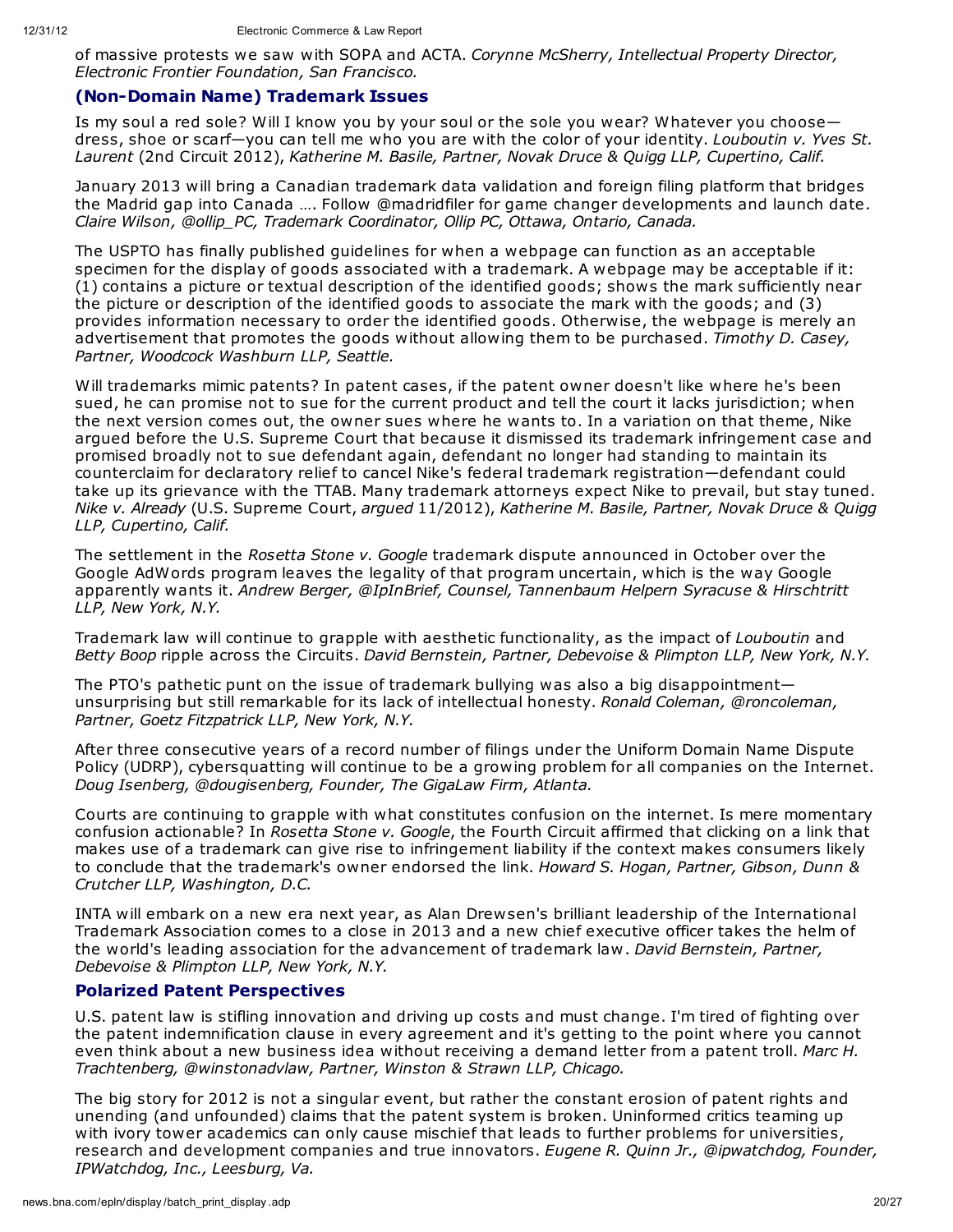The Federal Circuit will yet again deal with patentability this year, this time addressing software more directly than in the past. Look out for the en banc decision in the *CLS Bank v. Alice* case, which will be argued in February. *Stuart P. Meyer, Partner, Fenwick & West LLP, Mountain View, Calif.*

*Apple v. Samsung* validated patents on touch, look, feel, sequencing and human stroking, forcing Microsoft Surface® et al. to introduce a new palette of manual strokes. Pretty soon we will be patenting the strokes used in the Semaphore code. *William B. Bierce, @wbierce, Partner, Bierce & Kenerson, P.C., New York, N.Y.*

For many years, European countries have been trying to agree on creating a single, unified European Patent as well as a Unified Patent Court (UPC). In December, the European Parliament approved the "unitary patent" structure, with a new court to be headquartered in Paris, with London and Munich outposts. The new Unified European Patent could mark a significant change in the worldwide IP landscape. *Stuart P. Meyer, Partner, Fenwick & West LLP, Mountain View, Calif.*

The America Invents Act includes a new procedure for reviewing patents on "covered business methods," but there was little clarity in which patents would qualify for such review. Some of the filings made under this provision in 2012 will address this issue and we'll soon learn what the PTO thinks is the scope of this new procedure. *Stuart P. Meyer, Partner, Fenwick & West LLP, Mountain View, Calif.*

The America Invents Act of 2011 will transform patent strategies for a higher number of incremental applications, more extensive pre-issuance litigation and fewer business process patents. It won't stop non-practicing entities ("trolls"), who will have to choose their infringement targets in stages for snowball-like self-financing. *William B. Bierce, @wbierce, Partner, Bierce & Kenerson, P.C., New York, N.Y.*

Patent trolls have an ever increasing impact on internet technologies. We appear to be seeing a sea change as government agencies—for example the FTC/DOJ hearings in December—look for ways to holistically address the impact trolls have on business. *R. David Donoghue, @rdd, Partner, Holland & Knight LLP, Chicago.*

Social media patent wars—there is too much money and too many players to keep this powder keg from exploding, smaller players need to be wary of involvement in any disputes as the social network can shut them down without a trial. Companies should avoid the patents they know about and obtain contractual protection to shield against the patents they don't know about. *Kevin R. Erdman, @kevinerdman, Partner, Reichel IP LLP, Indianapolis.*

3D Systems files patent infringement suit against Formlabs and Kickstarter. Just as with Betamax case in copyright area, 3D printing needs to get to a critical mass in the consumer market to protect innovators like Makerbot. *Gary Friedlander, Vice President and Division General Counsel, TransUnion, Chicago.*

Computer technologists are increasingly speaking out against software patents. They've convinced Richard Posner, but not the Federal Circuit. *James Grimmelmann, Professor of Law, New York Law School, New York, N.Y.*

## **Competition, Regulation in Internet Space**

Next #FCC chair will have to confront inadequate & uncompetitive internet access turning US into a #captiveaudience. *Susan Crawford, @scrawford, Visiting Professor, Harvard Kennedy School, Cambridge, Mass.*

Legacy number concerns should be addressed in 2013—especially if we want to reduce artificial scarcity in the IPv4 space. *Kathryn Kleiman, @KleimK, Internet Counsel, Fletcher Heald & Hildreth, Arlington, Va.*

The petitions filed by AT&T and the NTCA at the FCC to facilitate the transition from legacy copper networks to IP networks will become central to telecom policy discussions in 2013. *Yaron Dori, @yarondori, Partner, Covington & Burling LLP, Washington, D.C.*

Antitrust is becoming a key question for Internet platforms. Apple is fighting serious lawsuits on ebook pricing; the other shoe is expected to drop on Google any day now. *James Grimmelmann, Professor of Law, New York Law School, New York, N.Y.*

AT&T's announcement it will shift to an all IP-network in the next few years will radically alter the telecom regulatory landscape. With Congress unable to act, the FCC will muddle through with its existing authority on just about every area in telecom from carrier of last resort to interconnection to privacy to universal service. *Harold Feld, @haroldfeld, Senior Vice President, Public Knowledge, Washington, D.C.*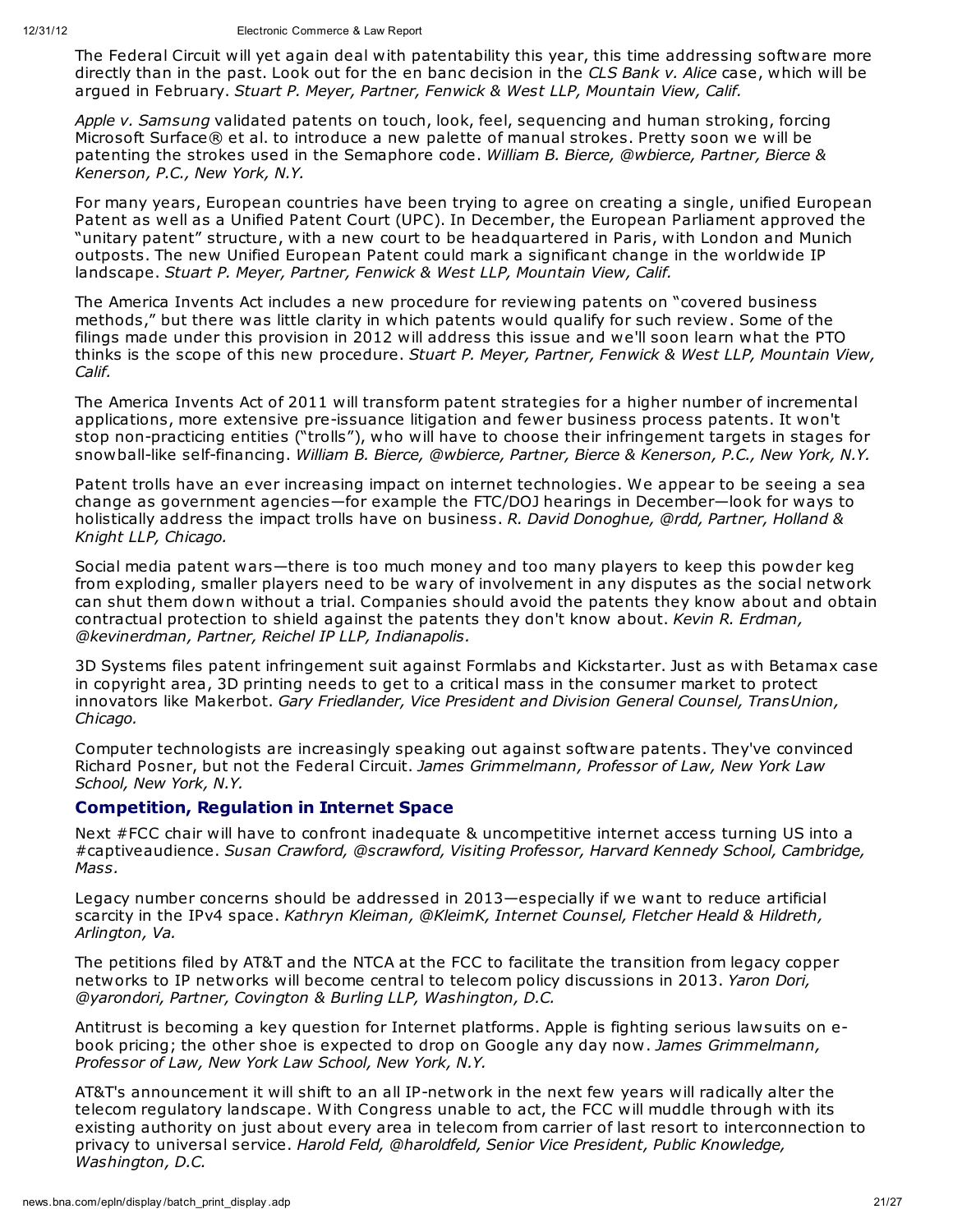Deep vertical integration of tech giants raises q: Is choice of a platform at birth our last choice? *Susan Crawford, @scrawford, Visiting Professor, Harvard Kennedy School, Cambridge, Mass.*

Regulators and policymakers on both sides of the Atlantic will be reviewing antitrust and competition issues raised by the new gTLD program throughout the coming year. *Philip Corwin, @vlawdc, Founding Principal, Virtualaw LLC, Washington, D.C.*

Look for the 10th Circuit to reverse and remand portions of the FCC's Transformation Order addressing intercarrier compensation and universal service reform in 2013. *Yaron Dori, @yarondori, Partner, Covington & Burling LLP, Washington, D.C.*

Wireless policy took a radical turn in 2012 as formerly unspeakable ideas went mainstream. The Department of Justice and the FCC decided "there will be 4 national wireless carriers, and there will be enough spectrum for them to stay viable." Suddenly, regulation to promote competition is cool again, with the result that Deustsche Telekom and Softbank have put in \$25 billion in new investment into T-Mobile and Sprint in the last few months. *Harold Feld, @haroldfeld, Senior Vice President, Public Knowledge, Washington, D.C.*

Calls to divide content/conduit will increase as telecoms claim "speaker" status under 1st Amend. for transmitting bits. *Susan Crawford, @scrawford, Visiting Professor, Harvard Kennedy School, Cambridge, Mass.*

# **Online Contracting**

The Supreme Court's recent decision in *Nitro-Lift Technologies LLC v. Howard* may inspire more employers to mandate arbitration and favorable forum selection provisions in their noncompete agreements, particularly in jurisdictions where noncompetes are difficult to enforce. *Robert B. Milligan, @tradesecretslaw, Partner, Seyfarth Shaw LLP, Los Angeles.*

Courts continue to struggle with online contracting practices. In particular, courts are having problems in determining whether a contract was made in the first place, and are using artificial "clickwrap" and "browsewrap" constructs. But there really is no need to make a distinction for purposes of determining whether an enforceable contract has been created. Just use this four part test: (1) the user is provided with adequate notice of the existence of the proposed terms; (2) the user has a meaningful opportunity to review the terms; (3) the user is provided with adequate notice that the taking of a specified action manifests assent to the terms; and (4) the user takes the action specified in the notice. *John E. Ottaviani, Partner, @jottaviani, Edwards Wildman Palmer LLP, Providence, R.I.*

Watch for clickwrap agreements used by cloud providers and social media networks to become even more one-sided, with patent-related covenants not to sue and other previously atypical terms becoming common. Watch for an increase in companies seeking to challenge one-sided clickwrap agreements entered into with cloud providers and social media networks. *John F. Delaney, @MoFoSocMedia, Partner, and editor of SociallyAwareBlog, Morrison & Foerster LLP, New York, N.Y.*

Multiple decisions enforcing arbitration clauses with class action waivers, but not where arbitration clause appears only in website TOS that the website does not require to be read and accepted *Jeffrey Jacobson, Partner, Debevoise & Plimpton LLP, New York, N.Y.*

## **Online Speech**

Right of publicity vs. First Amendment—will EA be able to continue to depict avatars of athletes in video games without obtaining licenses? *David Bernstein, Partner, Debevoise & Plimpton LLP, New York, N.Y.*

Given the recent proliferation of gossip websites, such as the dirty.com and isanyoneup.com, and the rising number of publicized cyber-bullying incidents the boundaries of the safe harbor provided by Section 230 of the Communications Decency Act (CDA) are again being tested. *Neel Chatterjee, Partner, Orrick Herrington & Sutcliffe LLP, Silicon Valley.*

The next year will likely bring more cases in which courts struggle with the boundaries of Section 230 of the Communications Decency Act and where to draw the line with respect to holding social media sites responsible for user posted content. *Aaron P. Rubin, @MoFoSocMedia, Of Counsel, Morrison & Foerster, San Francisco.*

CDA section 230 continues to offer broad immunity for ISPs for non-IP claims even as legal theories mutate; like democracy, it seems to be the worst solution except for the alternatives. *Rebecca Tushnet, @rtushnet, Professor, Georgetown University Law Center, Washington, D.C.*

More states will adopt anti-SLAPP laws, and such laws will increasingly be applied to defamation lawsuits over online consumer reviews. *Josh King, @joshuamking, General Counsel, Avvo, Seattle.*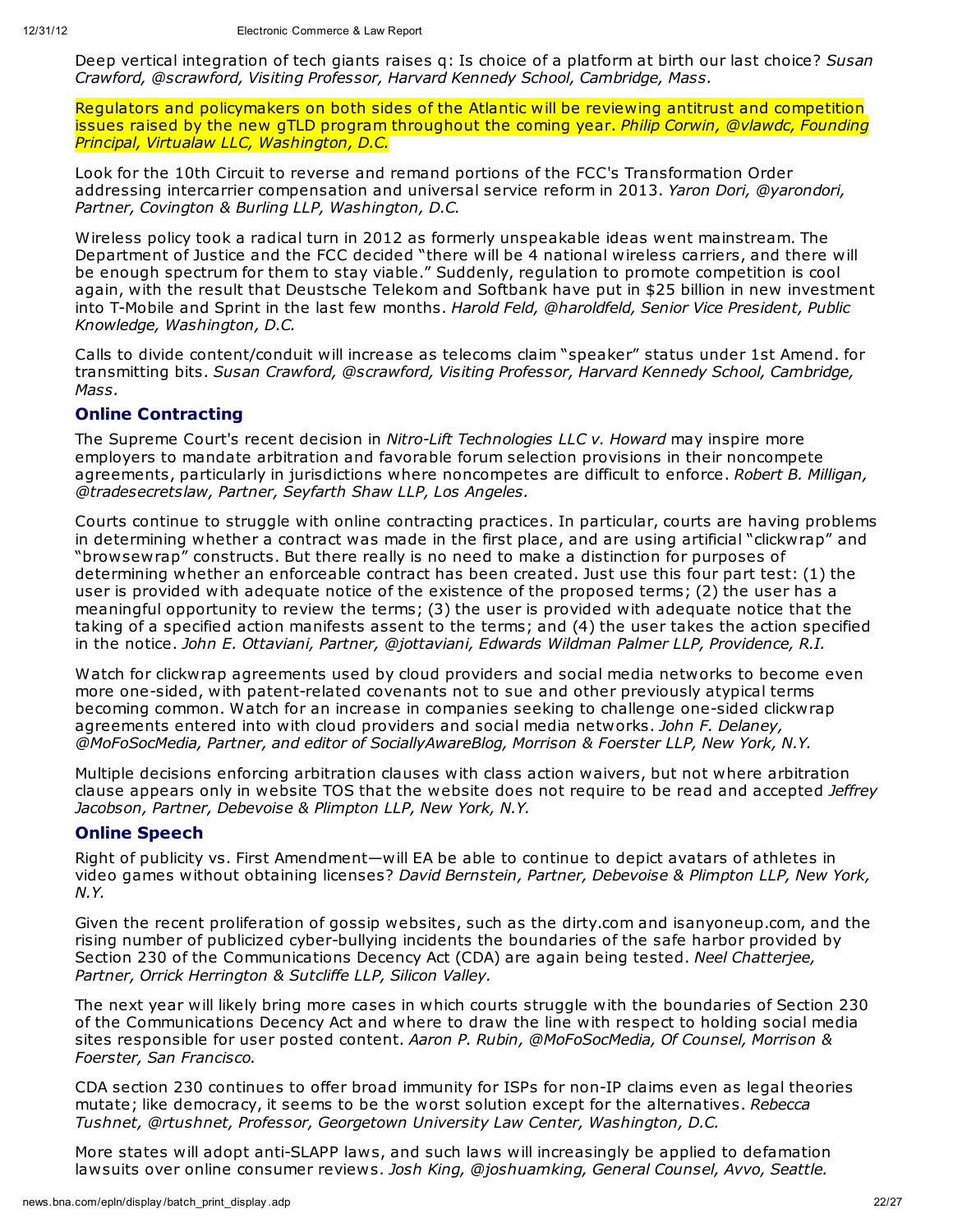Russia attempts to tackle illegal activity on the Internet by creating a list of prohibited web sites that should blocked by ISPs. While some commentators praise the new legislation, others see it as a new form of Internet censorship. *Igor Motsnyi, Partner, Motsnyi Legal Services, Moscow.*

#### **Consumer Protection Online**

UK Advertising Standards Authority (ASA) to regulate OBA in New Year: Regulator's remit extended to cover online ads and active enforcement starts Feb. 4. *Karin Retzer, Partner, Morrison & Foerster, Brussels.*

Are you doing business online with German users? Make sure you are compliant with local distance selling provisions. Users tend not to buy if they don't trust a shop. *Thomas Rickert, @thomasrickert, Managing Partner, Schollmeyer & Rickert Law Firm, Bonn & Frankfurt, Germany.*

Self-reg organization NAD reminds us that ad claims come in all shapes and sizes—whether on a Pinterest board or in a contest headline—and if you're making a claim, you better have support for it, no matter how or where you're making it. *Terri Seligman, @FrankfurtKurnit, Partner, Frankfurt Kurnit Klein & Selz PC, New York, N.Y.*

Impact on merchants and licensors of mandated 2013 adoption by EU members states of new EU Consumer Rights Directive. *Holly K. Towle, Partner, K&L Gates LLP, Seattle.*

Groupon and Living Social class action settlements should serve as warning to merchants doing daily deals: To comply with gift card laws you need clear disclosures and long redemption periods for the paid value. *Terri Seligman, @FrankfurtKurnit, Partner, Frankfurt Kurnit Klein & Selz PC, New York, N.Y.*

Consumer privacy continues to be a hot button issue; industry should continue to educate consumers about the benefits of relevant marketing including cost savings, free content and well-tailored promotions. *Francine Friedman, Senior Policy Counsel, Akin Gump Strauss Hauer & Feld LLP, Washington, D.C.*

Some notable recent National Advertising Division decisions have rejected marketers' compliance with federal regulatory standards set forth by the agency with primary jurisdiction. Marketers should not expect that such compliance will be sufficient because NAD may still exercise its own expertise and require advertisers to discontinue or modify their claims it does not believe are appropriate. *Andrew Lustigman, @advlaw, Partner, Olshan Frome Wolosky LLP, New York, N.Y.*

Mobile marketing pitfalls: Failure to disclose, esp when kids' privacy involved, and not getting clear consent from users to text them. *Terri Seligman, @FrankfurtKurnit, Partner, Frankfurt Kurnit Klein & Selz PC, New York, N.Y.*

#### **Latin America**

In 2013 Peru will likely enact the long awaited complementary regulations to its Data Protection Act from 2011. This will bring a whole new set of obligations for companies and public entities that will need to adjust their databases and information security protocols to a new set of legal standards. Fines can reach US\$139,500. *Oscar Montezuma @montezumaypanez, Partner, Montezuma & Panez Consultores Legales, Lima, Peru.*

According to the Peru-United States Trade Promotion Agreement, Peru should implement a DMCA styled legal framework regulating ISP liability for copyright infringement. The drafting process just started and 2013 may likely see a final draft for public debate in the Congress. *Oscar Montezuma, @montezumaypanez, Partner, Montezuma & Panez Consultores Legales, Lima, Peru.*

#### **Asia**

Asia is the region to watch in 2013. New laws in Malaysia, Philippines, Singapore will take effect in 2013. *Miriam Wugmeister, Partner, Morrison & Foerster, New York, N.Y.*

As China's relatively young competition regime continues to develop, use of IPR to compete and win market share will likely face greater scrutiny in the coming year. *Grace Chen, @twobirdsIT, Partner, Bird & Bird LLP, Beijing.*

As more and more B2B and B2C commercial transactions take place in cyberspace, during the next year, we would expect to see very significant developments in cyberlaw in China, focusing on ecommerce, online contracts, etc. *Grace Chen, @twobirdsIT, Partner, Bird & Bird LLP, Beijing.*

#### **Contributors**

*Jennifer C. Archie*, Latham & Watkins LLP, Washington, D.C.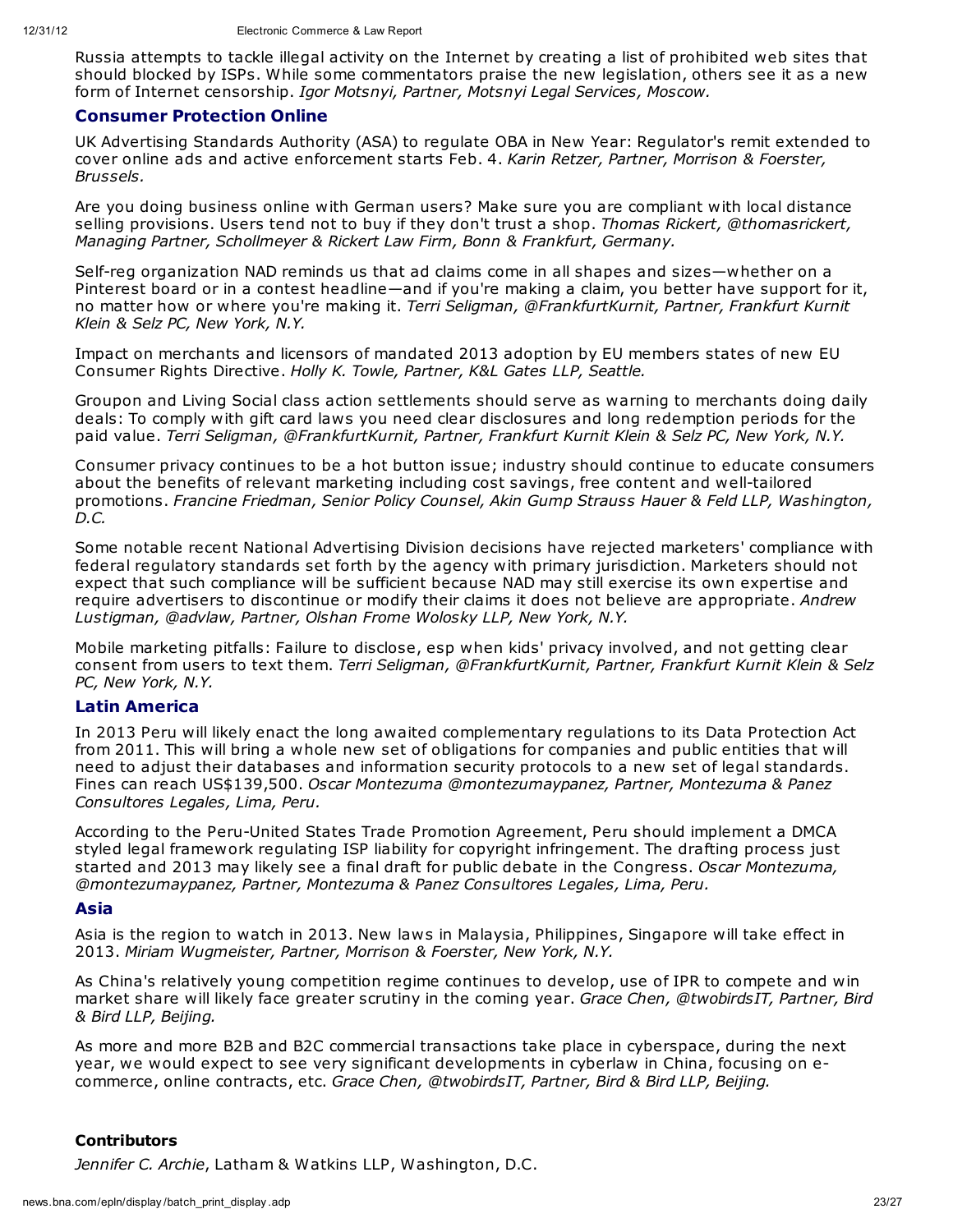*Jonathan Armstrong*, Duane Morris LLP, London. *Venkat Balasubramani*, Focal PLLC, Seattle. *Ian Ballon*, Greenberg Traurig LLP, Silicon Valley & Los Angeles. *Katherine M. Basile*, Novak Druce & Quigg LLP, Cupertino, Calif. *Andrew Berger*, Tannenbaum Helpern Syracuse & Hirschtritt LLP, New York, N.Y. *Ashlie Beringer*, Gibson, Dunn & Crutcher LLP, Palo Alto, Calif. *David Bernstein*, Debevoise & Plimpton LLP, New York, N.Y. *Cesar Bessa Montiero*, PBBR — Pedro Pinto, Bessa Monteiro, Reis, Branco, Alexandre Jardim & Associados, Lisbon, Portugal. *Ceylin Beyli*, CBL Law Office, Istanbul, Turkey. *William B. Bierce*, Bierce & Kenerson, P.C., New York, N.Y. *James L. Bikoff*, Silverberg, Goldman & Bikoff, LLP, Washington, D.C. *Bradford Blaise*, Pillsbury Winthrop Shaw Pittman LLP, McLean, Va. *Lynne Boisineau*, McDermott Will & Emery, Irvine, Calif. *Tim Bukher*, Handal & Morofsky LLC, New York, N.Y. *Martin Burke*, Melbourne IT DBS, London. *Chris Calabrese*, American Civil Liberties Union, Washington, D.C. *Timothy D. Casey*, Woodcock Washburn LLP, Seattle. *Neel Chatterjee*, Orrick, Silicon Valley. *Grace Chen*, Bird & Bird LLP, Beijing. *Ronald Coleman*, Goetz Fitzpatrick LLP, New York, N.Y. *Philip Corwin*, Virtualaw LLC, Washington, D.C. *Susan Crawford*, Harvard Kennedy School, Cambridge, Mass. *John F. Delaney*, Morrison & Foerster, New York, N.Y. *Joseph V. DeMarco*, DeVore & DeMarco LLP, New York, N.Y. *R. David Donoghue*, Holland & Knight LLP, Chicago. *Yaron Dori*, Covington & Burling LLP, Washington, D.C. *Jay Edelson*, Edelson McGuire, Chicago. *Darren Enta*, BrandProtect, Ontario, Canada. *Jamila Enta*, BrandProtect, Ontario, Canada. *Kevin R. Erdman*, Reichel IP LLP, Indianapolis. *Markham Erickson*, Holch & Erickson LLP, Washington, D.C. *Harold Feld*, Public Knowledge, Washington, D.C. *D. Reed Freeman Jr.*, Morrison & Foerster, Washington, D.C. *Gary Friedlander*, TransUnion, Chicago. *Francine Friedman*, Akin Gump Strauss Hauer & Feld LLP, Washington, D.C. *James Gatto*, Pillsbury Winthrop Shaw Pittman LLP, McLean, Va. *Joseph Geisman*, Maize Marketing, Los Angeles.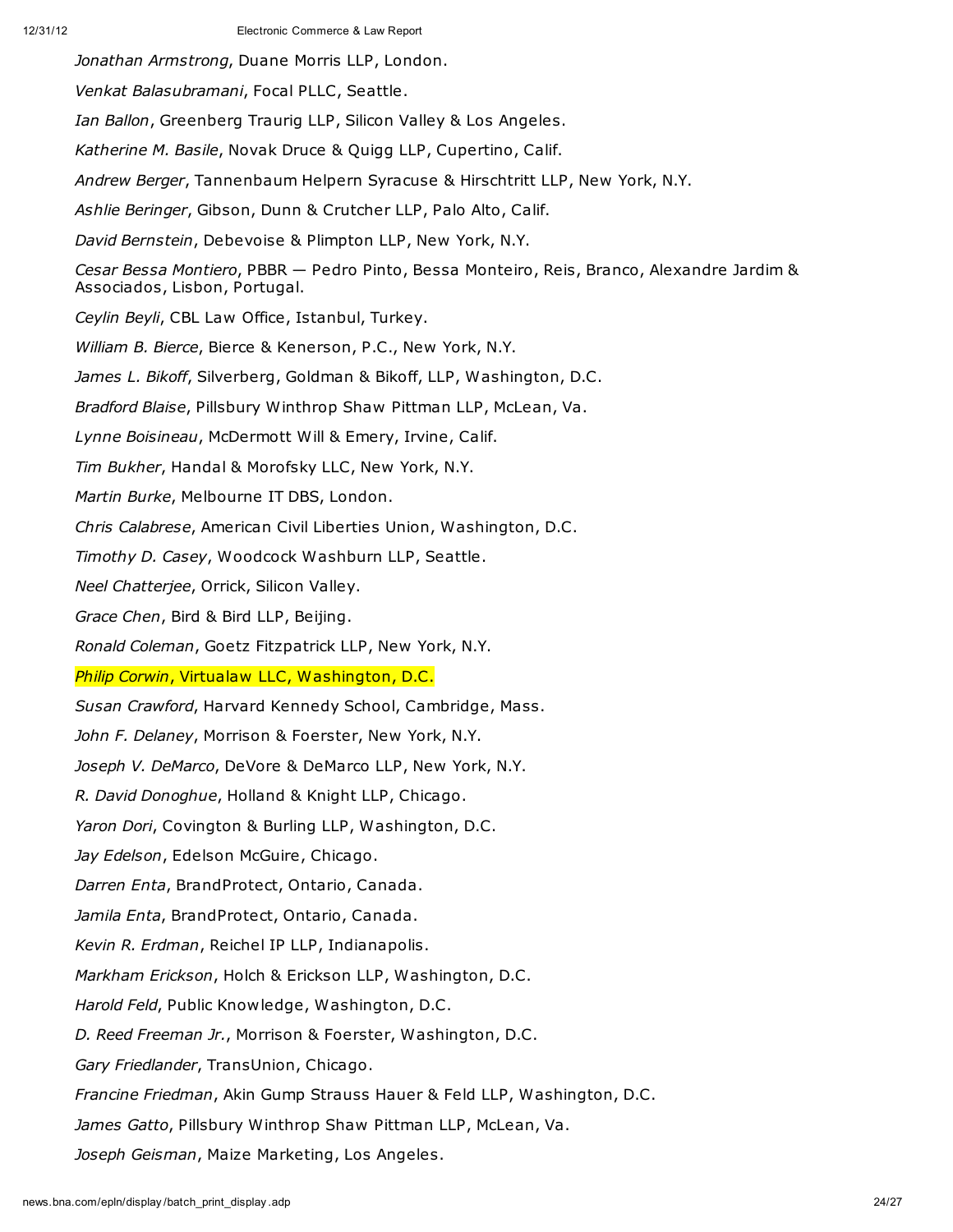*Albert Gidari*, Perkins Coie LLP, Seattle. *Glen Gilmore*, Gilmore Business Network, Greater New York, N.Y. *James Grimmelmann*, New York Law School, New York, N.Y. *Rish Handa*, McCarthy Tétrault, Montreal. *João Harres*, Veirano Advogados, Rio de Janeiro. *Jonathan D. Hart*, Dow Lohnes PLLC, Washington, D.C. *Rebecca Herold*, Privacy Professor, Compliance Helper, and Norwich University, Des Moines, Iowa. *Howard S. Hogan*, Gibson, Dunn & Crutcher LLP, Washington, D.C. *Roberta Horton*, Arnold & Porter LLP, Washington, D.C. *Doug Isenberg*, The GigaLaw Firm, Atlanta. *Edwin Jacobs*, time.lex, Brussels. *Jeffrey Jacobson*, Debevoise & Plimpton LLP, New York, N.Y. *David Johnson*, New York Law School, New York, N.Y. *Christine Jones*, GoDaddy.com, Phoenix, Ariz. *Bradley L. Joslove*, Franklin Societe D' Avocats, Paris. *Adrian Kinderis*, ARI Registry Services, Melbourne & Los Angeles. *Josh King*, Avvo, Seattle. *Kathryn Kleiman*, Fletcher Heald & Hildreth, Arlington, Va. *Konstantinos Komaitis*, The Internet Society, Geneva. *Markus Kummer*, Internet Society, Geneva. *Eleanor Lackman*, Cowan DeBaets Abrahams & Sheppard LLP, New York, N.Y. *Andrew Lustigman*, Olshan Frome Wolosky LLP, New York, N.Y. *David Maher*, Public Interest Registry, Reston, Va. *Paul D. McGrady*, Winston & Strawn, Chicago. *Andrew McLaughlin*, betaworks, New York, N.Y. *Corynne McSherry*, Electronic Frontier Foundation, San Francisco. *Steve Metalitz*, Mitchell Silberberg & Knupp LLP, Washington, D.C. *Stuart P. Meyer*, Fenwick & West LLP, Mountain View, Calif. *Robert B. Milligan*, Seyfarth Shaw LLP, Los Angeles. *David Mitnick*, Domain Skate LLC, New York, N.Y. *Oscar Montezuma*, Montezuma & Panez Consultores Legales, Lima, Peru. *Igor Motsnyi*, Motsnyi Legal Services, Moscow. *Milton Mueller*, Syracuse University School of Information Studies, Syracuse, N.Y. *Brian G. Murphy*, Frankfurt Kurnit Klein & Selz PC, New York, N.Y. *Brad R. Newberg*, Reed Smith, Falls Church, Va. *Renato Opice Blum*, Opice Blum Advogados Associados, Sao Paulo. *John E. Ottaviani*, Edwards Wildman Palmer LLP, Providence, R.I.

*Mark Owen*, Harbottle & Lewis, London.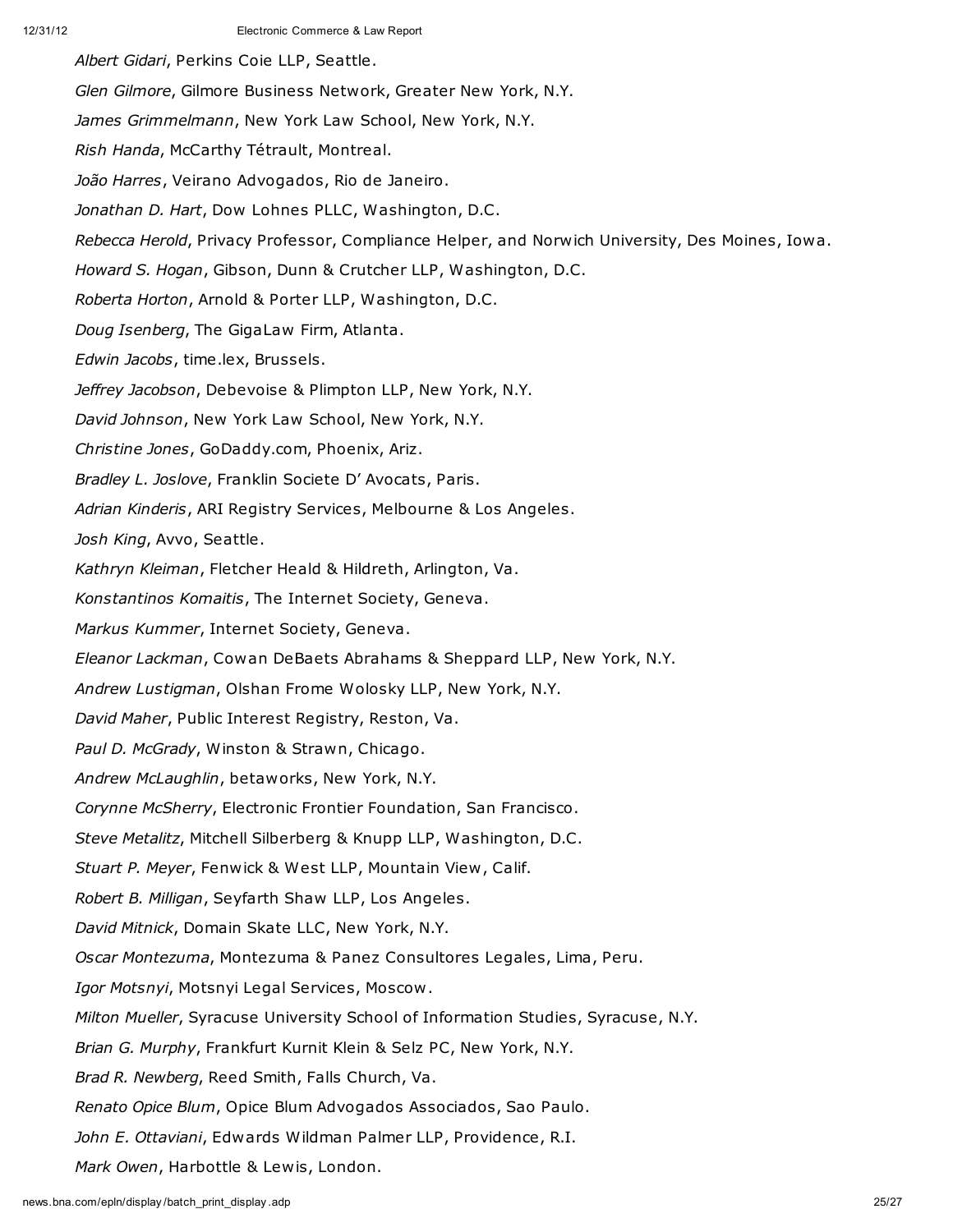*Fábio Pereira*, Veirano Advogados, Rio de Janeiro. *Gary E. Perlmuter*, Asker Perlmuter PLC, Farmington Hills, Mich. *Jules Polonetsky*, Future of Privacy Forum, Washington, D.C. *Michael Powell*, Baker Donelson Bearman Caldwell & Berkowitz PC, Atlanta. *Eugene R. Quinn Jr.*, IPWatchdog, Inc., Leesburg, Va. *Alan Charles Raul*, Sidley Austin LLP, Washington, D.C. *Karin Retzer*, Morrison & Foerster, Brussels. *Thomas Rickert*, Schollmeyer & Rickert Law Firm, Bonn & Frankfurt, Germany. *Joseph Rosenbaum*, Reed Smith LLP, New York, N.Y. *Kristina Rosette*, Covington & Burling LLP, Washington, D.C. *Andy Roth*, SNR Denton, New York, N.Y. *Aaron P. Rubin*, Morrison & Foerster, San Francisco. *Julie Samuels*, Electronic Frontier Foundation, San Francisco. *Stephen P. Satterfield*, Covington & Burling LLP, Washington, D.C. *Terri Seligman*, Frankfurt Kurnit Klein & Selz PC, New York, N.Y. *Ellen Shankman*, Ellen B. Shankman & Associates, Rehovot, Israel. *Thomas J. Smedinghoff*, Edwards Wildman Palmer LLP, Chicago. *Graham Smith*, Bird & Bird LLP, London. *Daniel J. Solove*, George Washington University Law School, Washington, D.C. *Paul Stahura*, Donuts Inc., Bellevue, Wash. *Lynn St. Amour*, Internet Society, Geneva, Switzerland & Reston, Va. *Kenneth Suzan*, Barnes & Thornburg LLP, Minneapolis, Minn. *William A. Tanenbaum*, Kaye Scholer LLP, New York, N.Y. *David Taylor*, Hogan Lovells, Paris. *Emily Taylor*, Emily Taylor Consultancy Limited, Oxford, United Kingdom. *Adam Thierer*, Mercatus Center at George Mason University, Fairfax, Va. *Holly K. Towle*, K&L Gates LLP, Seattle. *Marc H. Trachtenberg*, Winston & Strawn LLP, Chicago. *Rebecca Tushnet*, Georgetown University Law Center, Washington, D.C. *Stephane Van Gelder*, Stephane Van Gelder Consulting Ltd., United Kingdom & France. *Michael Vatis*, Steptoe & Johnson LLP, New York, N.Y. *David E. Weslow*, Wiley Rein LLP, Washington, D.C. *Claire Wilson*, Ollip PC, Ottawa, Ontario, Canada. *Christopher Wolf*, Hogan Lovells, Washington, D.C. *Jen Wolfe*, Wolfe Domain, Cincinnati. *Mandy Woodland*, Cox and Palmer, St. Johns, Newfoundland, Canada. *Miriam Wugmeister*, Morrison & Foerster, New York, N.Y. *Michael Zoebisch*, rwzh Rechtsanwãlte, Munich, Germany.